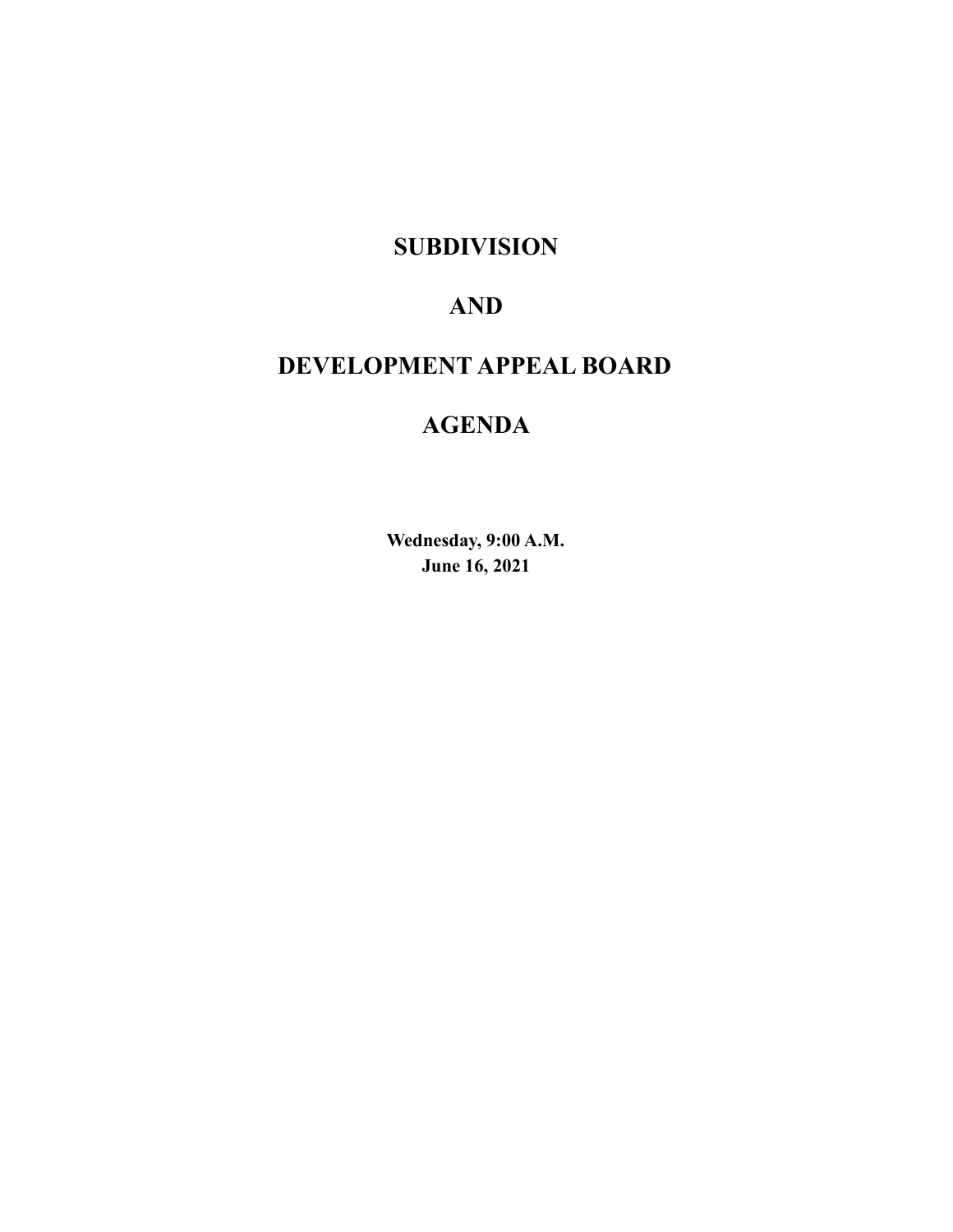| L | 9:00 A.M.    | SDAB-D-21-094 |                                                                                                                                              |
|---|--------------|---------------|----------------------------------------------------------------------------------------------------------------------------------------------|
|   |              |               | Erect a fence $\omega$ 1.8m in Height in the Front Yard<br>along 134 Ave and in the Side Yard along 112<br>Street, existing without permits  |
|   |              |               | 13404 - 112 Street NW<br>Project No.: 385812385-002                                                                                          |
| H | 10:30 A.M.   | SDAB-D-21-095 |                                                                                                                                              |
|   |              |               | Construct an Accessory building (detached<br>Garage, 16.81m x 7.80m)                                                                         |
|   |              |               | 15701 - 84 Avenue NW<br>Project No.: 389922397-002                                                                                           |
|   | <b>NOTE:</b> |               | Unless otherwise stated, all references to "Section numbers" in this Agenda<br>refer to the authority under the Edmonton Zoning Bylaw 12800. |

## **SUBDIVISION AND DEVELOPMENT APPEAL BOARD**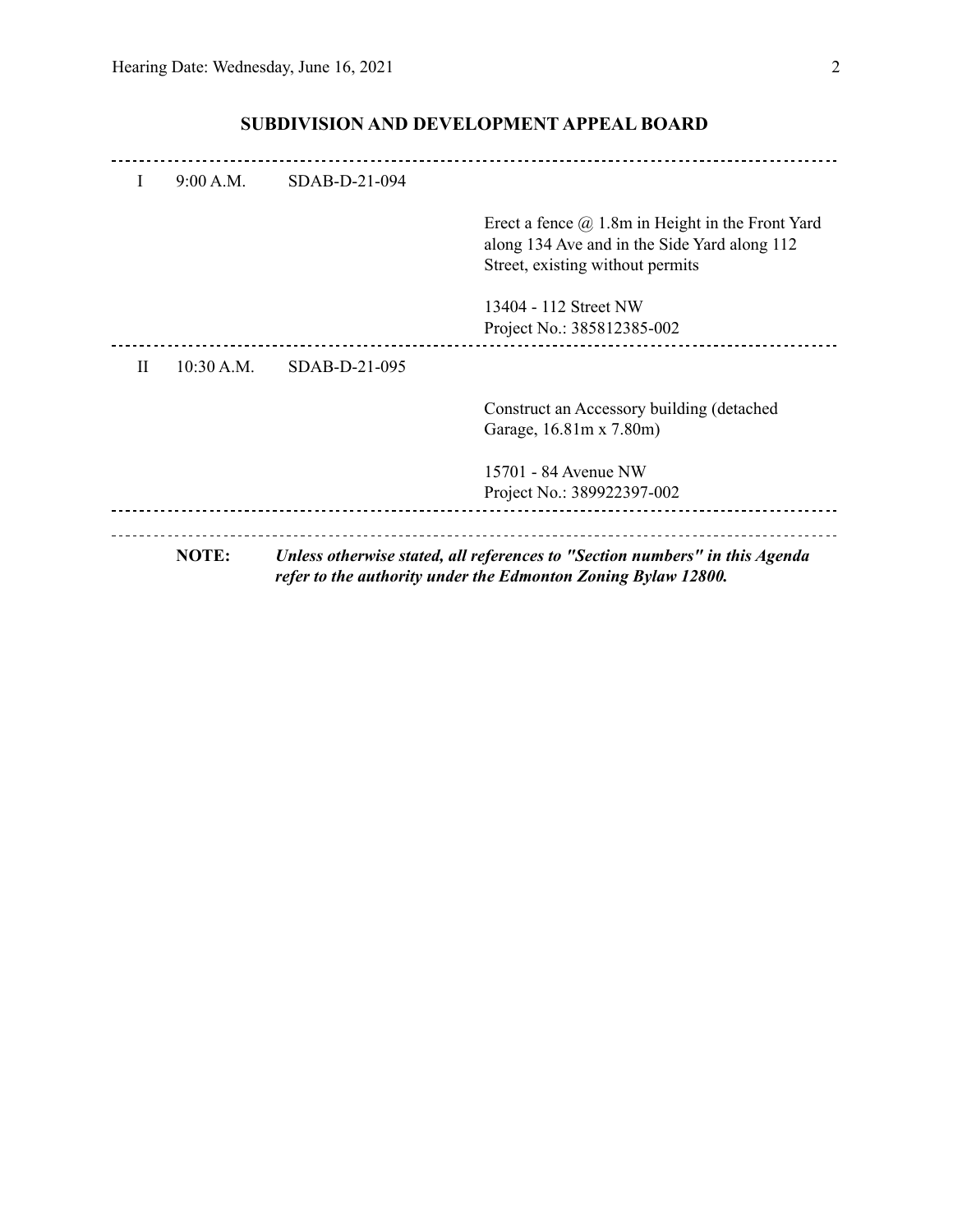| AN APPEAL FROM THE DECISION OF THE DEVELOPMENT OFFICER |                                                                                                                                             |  |  |
|--------------------------------------------------------|---------------------------------------------------------------------------------------------------------------------------------------------|--|--|
| <b>APPELLANT:</b>                                      |                                                                                                                                             |  |  |
| <b>APPLICATION NO.:</b>                                | 385812385-002                                                                                                                               |  |  |
| <b>APPLICATION TO:</b>                                 | Erect a fence $\omega$ 1.8m in Height in the Front Yard along<br>134 Ave and in the Side Yard along 112 Street, existing<br>without permits |  |  |
| <b>DECISION OF THE</b>                                 |                                                                                                                                             |  |  |
| DEVELOPMENT AUTHORITY:                                 | Refused                                                                                                                                     |  |  |
| <b>DECISION DATE:</b>                                  | May 10, 2021                                                                                                                                |  |  |
| <b>DATE OF APPEAL:</b>                                 | May 24, 2021                                                                                                                                |  |  |
| MUNICIPAL DESCRIPTION                                  |                                                                                                                                             |  |  |
| OF SUBJECT PROPERTY:                                   | 13404 - 112 Street NW                                                                                                                       |  |  |
| <b>LEGAL DESCRIPTION:</b>                              | Plan 6280KS Blk 1 Lot 27                                                                                                                    |  |  |
| ZONE:                                                  | (RF1) Single Detached Residential Zone                                                                                                      |  |  |
| <b>OVERLAY:</b>                                        | Mature Neighbourhood Overlay                                                                                                                |  |  |
| <b>STATUTORY PLAN:</b>                                 | N/A                                                                                                                                         |  |  |
|                                                        |                                                                                                                                             |  |  |

### *Grounds for Appeal*

The Appellant provided the following reasons for appealing the decision of the Development Authority:

> This is in response to the application of the overheight fence permit being refused at the above address.

I would like to appeal this decision due to the following reasons: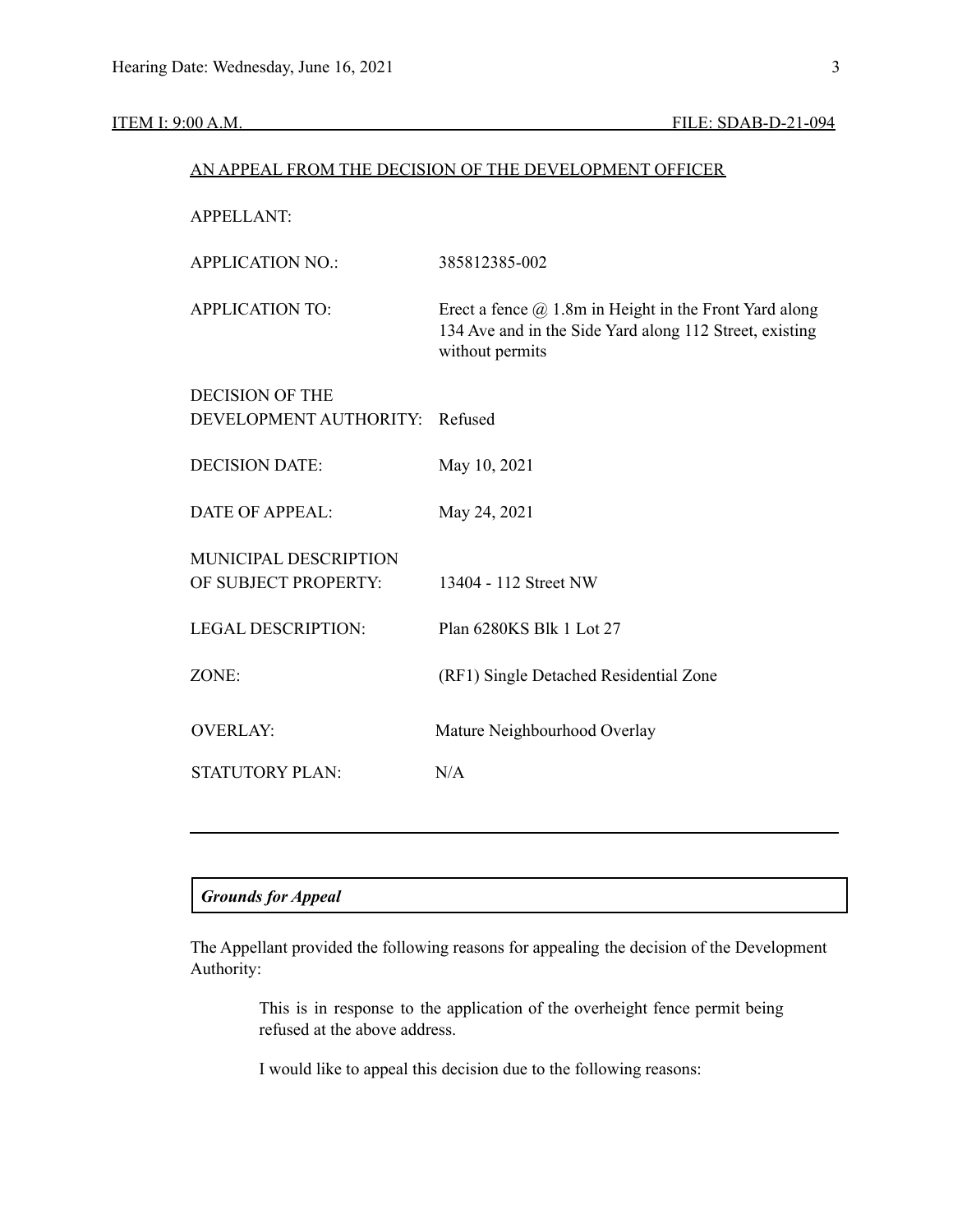I have owned this property since June 2018 and have rented it out since date of purchase. I have had 2 tenants at this location. The first tenants lived there from June 2018 to August 2019. In this time period and prior to the fence being built they had the following items stolen from the yard on multiple occasions, Quad, Dirt Bike, Trailer and Welding Cables. Also their truck was broken into and fuel was taken. Once the fence was built they had no other issues of property being stolen.

The second tenants have lived there Nov 2019 to present. They have had no issues with property being stolen. They also have a young child and feel very safe due to the height of the fence of no one getting into the yard along with the future of their child getting out.

Along with the protection of property and safety of children, the fence offers privacy for the people living there.

### *General Matters*

### **Appeal Information:**

The *Municipal Government Act*, RSA 2000, c M-26 states the following:

### **Grounds for Appeal**

**685(1)** If a development authority

- (a) fails or refuses to issue a development permit to a person,
- (b) issues a development permit subject to conditions, or
- (c) issues an order under section 645,

the person applying for the permit or affected by the order under section 645 may appeal to the subdivision and development appeal board.

**(2)** In addition to an applicant under subsection (1), any person affected by an order, decision or development permit made or issued by a development authority may appeal to the subdivision and development appeal board.

### **Appeals**

**686(1)** A development appeal to a subdivision and development appeal board is commenced by filing a notice of the appeal, containing reasons, with the board,

(a) in the case of an appeal made by a person referred to in section 685(1)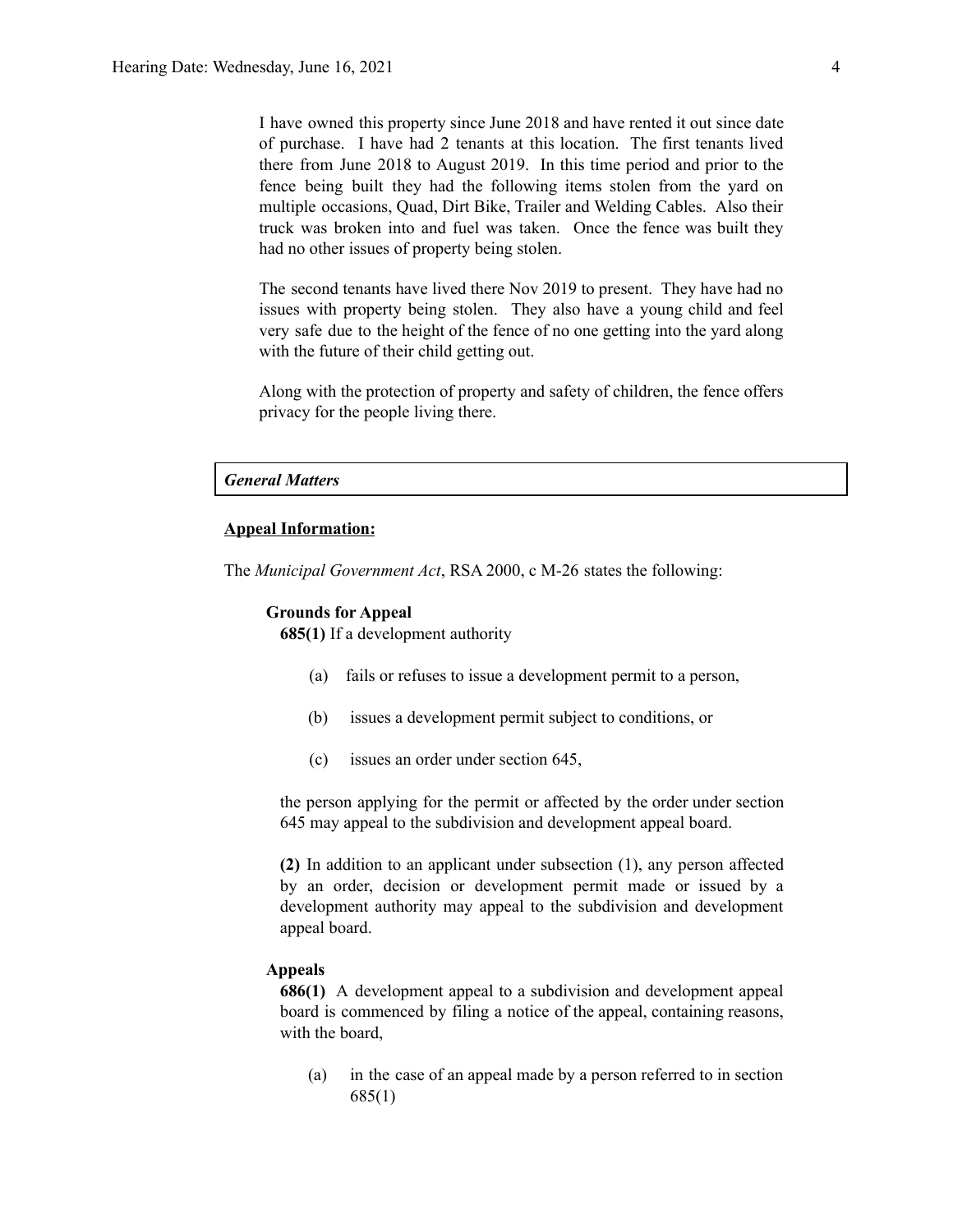- (i) with respect to an application for a development permit,
	- (A) within 21 days after the date on which the written decision is given under section 642, or
	- (B) if no decision is made with respect to the application within the 40-day period, or within any extension of that period under section 684, within 21 days after the date the period or extension expires,
	- or
- (ii) with respect to an order under section 645, within 21 days after the date on which the order is made, or
- (b) in the case of an appeal made by a person referred to in section 685(2), within 21 days after the date on which the notice of the issuance of the permit was given in accordance with the land use bylaw.

### **Hearing and Decision**

**687(3)** In determining an appeal, the subdivision and development appeal board

…

- (a.1) must comply with the land use policies;
- (a.2) subject to section 638, must comply with any applicable statutory plans;
- (a.3) subject to clause (d), must comply with any land use bylaw in effect;
- (a.4) must comply with the applicable requirements of the regulations under the *Gaming, Liquor and Cannabis Act* respecting the location of premises described in a cannabis licence and distances between those premises and other premises;
	- …
	- (c) may confirm, revoke or vary the order, decision or development permit or any condition attached to any of them or make or substitute an order, decision or permit of its own;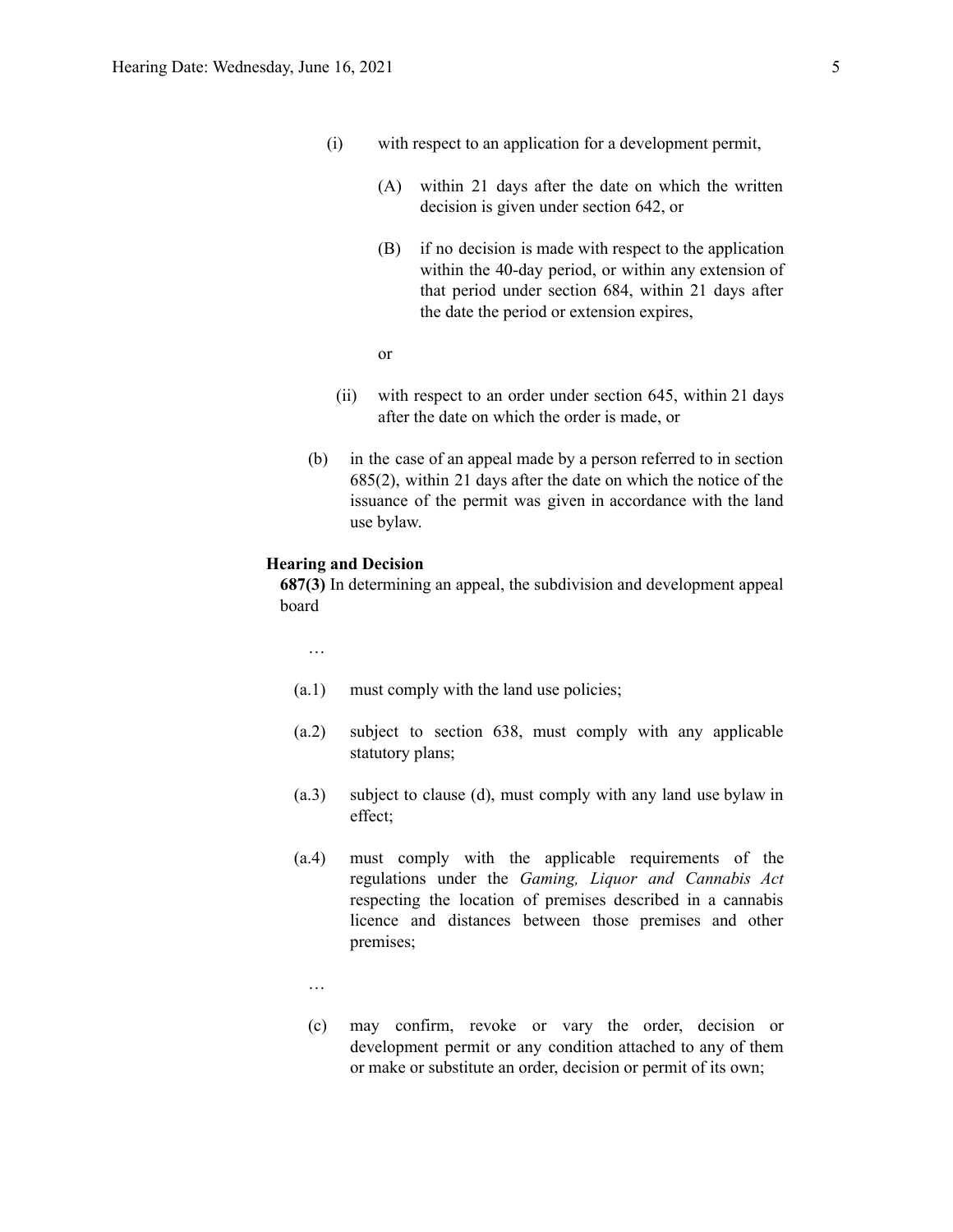- (d) may make an order or decision or issue or confirm the issue of a development permit even though the proposed development does not comply with the land use bylaw if, in its opinion,
	- (i) the proposed development would not
		- (A) unduly interfere with the amenities of the neighbourhood, or
		- (B) materially interfere with or affect the use, enjoyment or value of neighbouring parcels of land,

and

(ii) the proposed development conforms with the use prescribed for that land or building in the land use bylaw.

### **General Provisions from the** *Edmonton Zoning Bylaw:*

Under section 110.2(7), **Single Detached Housing** is a **Permitted Use** in the **(RF1) Single Detached Residential Zone**

Under section 6.1, **Accessory** means "when used to describe a Use or building, a Use or building naturally or normally incidental, subordinate, and devoted to the principal Use or building, and located on the same lot or Site."

Under section 6.1, **Fence** means "a structure constructed at ground level, used to prevent or restrict passage, provide visual screening, noise attenuation, Landscaping, or to mark a boundary."

Under section 6.1, **Height** means "a vertical distance between two points."

Under section 6.1, **Front Yard** means:

the portion of a Site abutting the Front Lot Line extending across the full width of the Site, situated between the Front Lot Line and the nearest wall of the principal building, not including projections.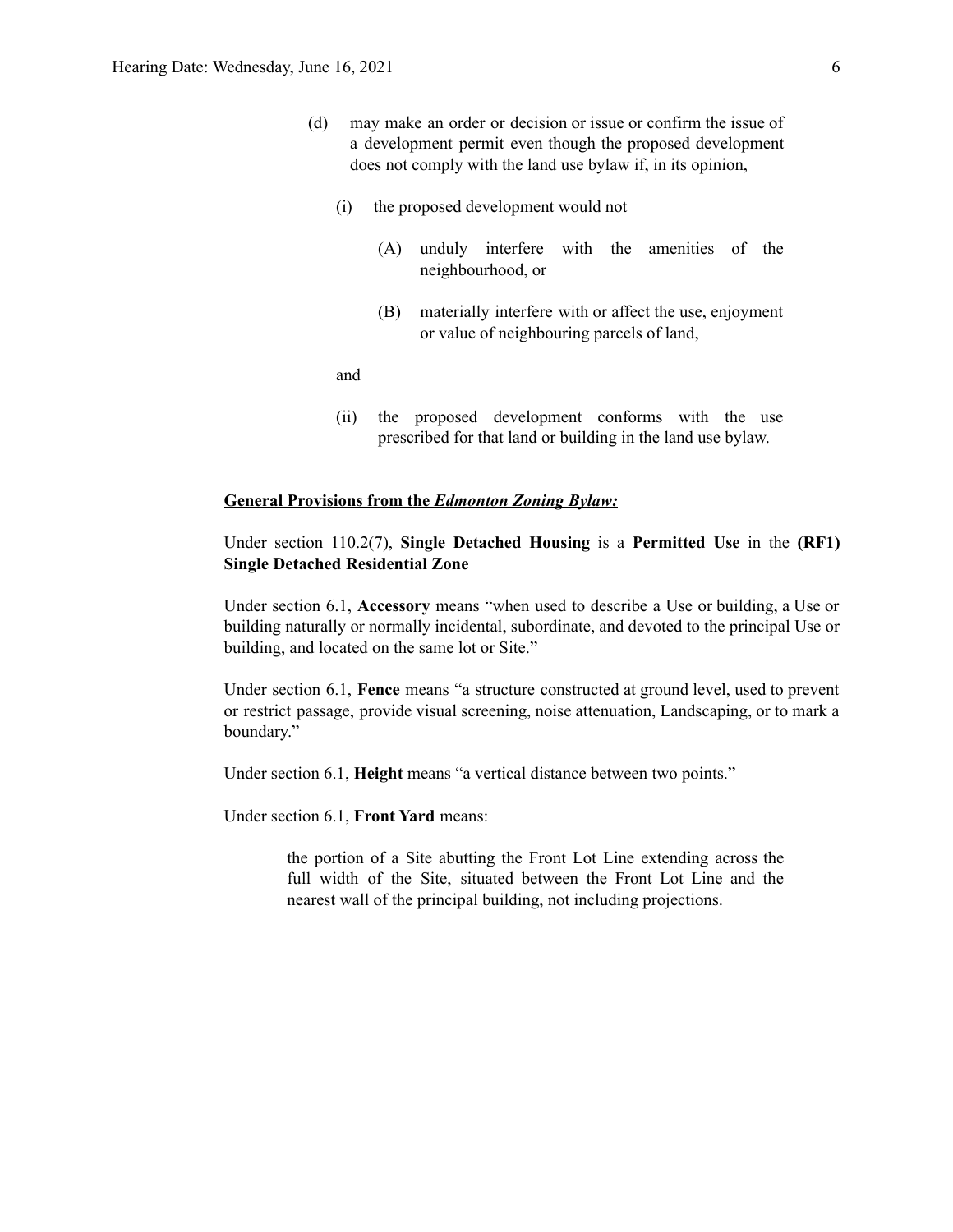

Under section 6.1, **Side Yard** means:

that portion of a Site abutting a Side Lot Line extending from the Front Yard to the Rear Yard. The Side Yard is situated between the Side Lot Line and the nearest wall of principal building, not including projections.



Section 110.1 states that the **General Purpose** of the **(RF1) Single Detached Residential Zone** is "to provide for Single Detached Housing while allowing other forms of small scale housing in the form of Secondary Suites, Garden Suites, Semi-detached Housing and Duplex Housing."

Section 814.1 states that the **General Purpose** of the **Mature Neighbourhood Overlay** is:

to regulate residential development in Edmonton's mature residential neighbourhoods, while responding to the context of surrounding development, maintaining the pedestrian-oriented design of the streetscape, and to provide an opportunity for consultation by gathering input from affected parties on the impact of a proposed variance to the Overlay regulations.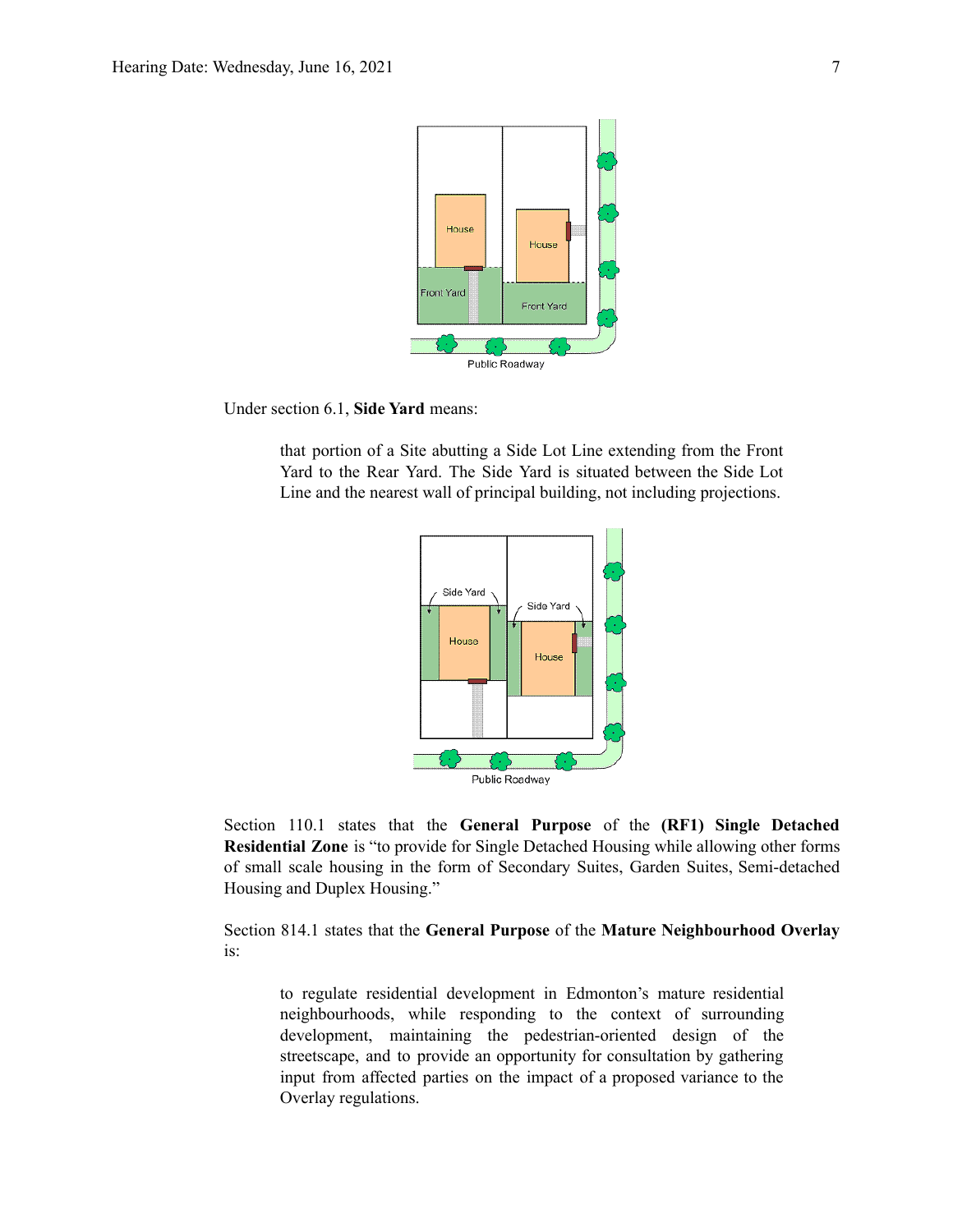### *Fences, Walls, Gates, and Privacy Screening in Residential Zones*

Section 49.1 states the following with respect to *Fences, walls and gates*:

- a. The regulations contained within Section 49.1 of this Bylaw apply to:
	- i. the Height of the material used in the construction of a Fence, wall, or gate, such as but not limited to boards, panels, masonry, ornamental iron, and chain link, plus any additional elements used for screening, such as, but not limited to, lattice.
- b. Notwithstanding subsection 49(1)(a), the regulations for Fences, walls, and gates contained within this Section do not apply to the Height of the posts or other supporting material used to anchor the Fence, wall, or gate.
- c. The Height of a Fence, wall, or gate shall be measured from the general ground level 0.5 m back from the property line of the Site on which the Fence, wall, or gate is to be constructed.
- d. On an Interior Site, the Height of a Fence, wall, or gate shall not exceed:
	- i. 1.2 m for the portion of the Fence, wall, or gate constructed in the Front Yard, and
	- ii. 1.85 m in all other Yards.
- **e. On a Corner Site, the Height of a Fence, wall, or gate shall not exceed:**
	- **i. 1.2 m for the portion of the Fence, wall, or gate constructed in the Front Yard,**
	- **ii. 1.2 m for the portion of the Fence, wall, or gate situated between the flanking Side Lot Line and the foremost side Façade of the principal structure, and extending from the Front Lot Line to the Rear Lot Line, and**
	- iii. 1.85 m in all other Yards.
- f. In the case where the permitted Height of a Fence, wall, or gate is 1.2 m, the Development Officer may vary the Height of the Fence, wall, or gate to a maximum of 1.85 m, in order to provide additional screening from public roadways or incompatible adjacent Uses,
- g. In the case where the permitted Height of a Fence, wall, or gate is 1.85 m, the Development Officer may vary the Height of the Fence, wall, or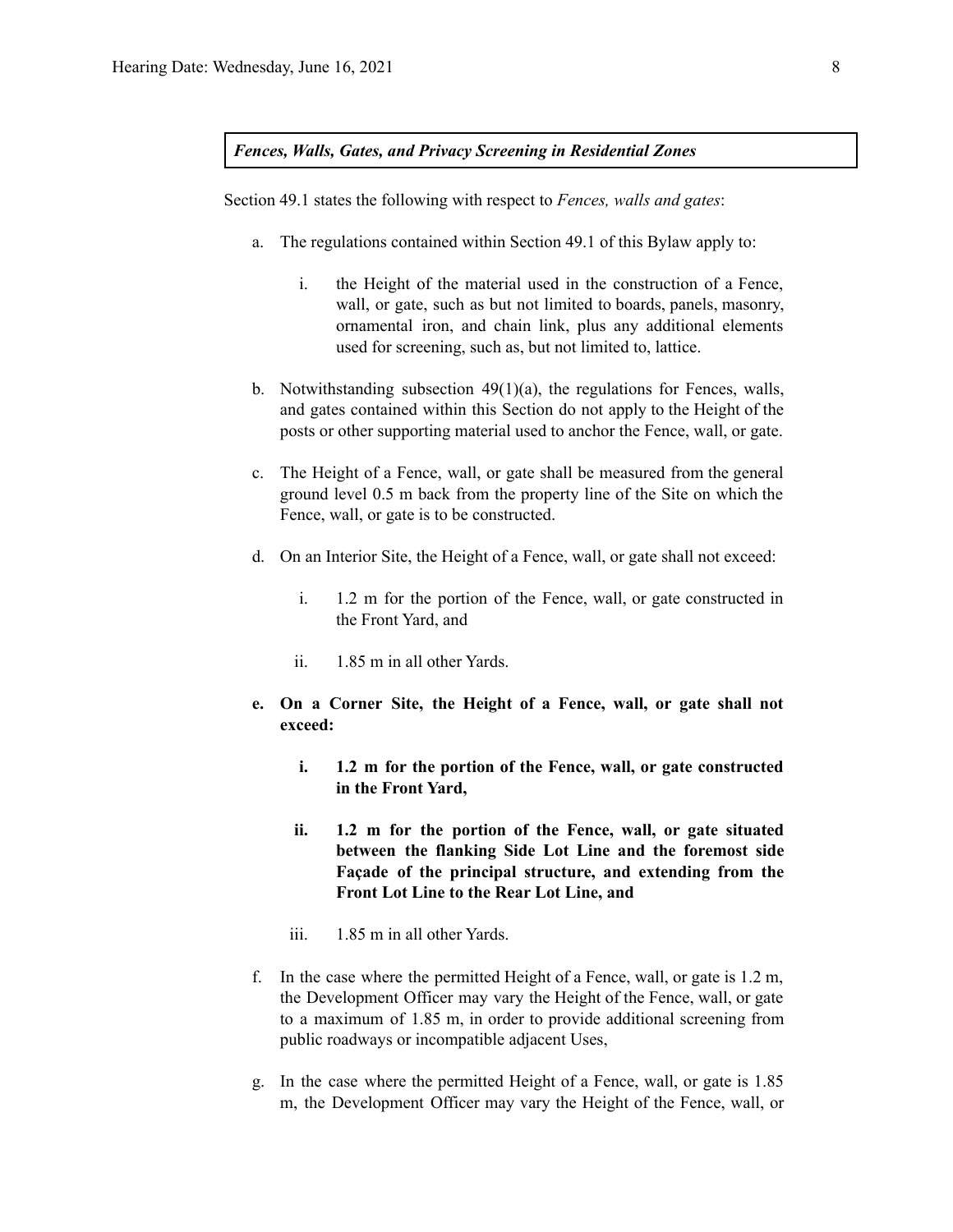gate to a maximum of 2.44 m, in order to provide additional screening from public roadways or incompatible adjacent Uses,

h. Notwithstanding subsection 49.1(f) and subsection 49.1(g) of this Bylaw, in the case of Double Fronting Sites, the Development Officer may grant a variance to allow a Fence, wall, or gate of up to 1.85 m in Height in one of the Front Yards, and allow a Fence, wall, or gate of up to 2.44 m in Height in the other Front Yard, having regard to the location of Fences, walls, and gates in the surrounding area and the requirement for screening.

### **Development Officer's Determination**

**Fence Height - The fence in the front yard along 134 Avenue and the fence in the flanking side yard along 112 Street are 1.8m high, instead of 1.2m high. (Section 49.1(e))**

[unedited]

### Notice to Applicant/Appellant

 $\mathcal{L}_\text{max} = \frac{1}{2} \sum_{i=1}^n \mathcal{L}_\text{max} = \frac{1}{2} \sum_{i=1}^n \mathcal{L}_\text{max} = \frac{1}{2} \sum_{i=1}^n \mathcal{L}_\text{max} = \frac{1}{2} \sum_{i=1}^n \mathcal{L}_\text{max} = \frac{1}{2} \sum_{i=1}^n \mathcal{L}_\text{max} = \frac{1}{2} \sum_{i=1}^n \mathcal{L}_\text{max} = \frac{1}{2} \sum_{i=1}^n \mathcal{L}_\text{max} = \frac{1}{2} \sum_{i=$ 

Provincial legislation requires that the Subdivision and Development Appeal Board issue its official decision in writing within fifteen days of the conclusion of the hearing.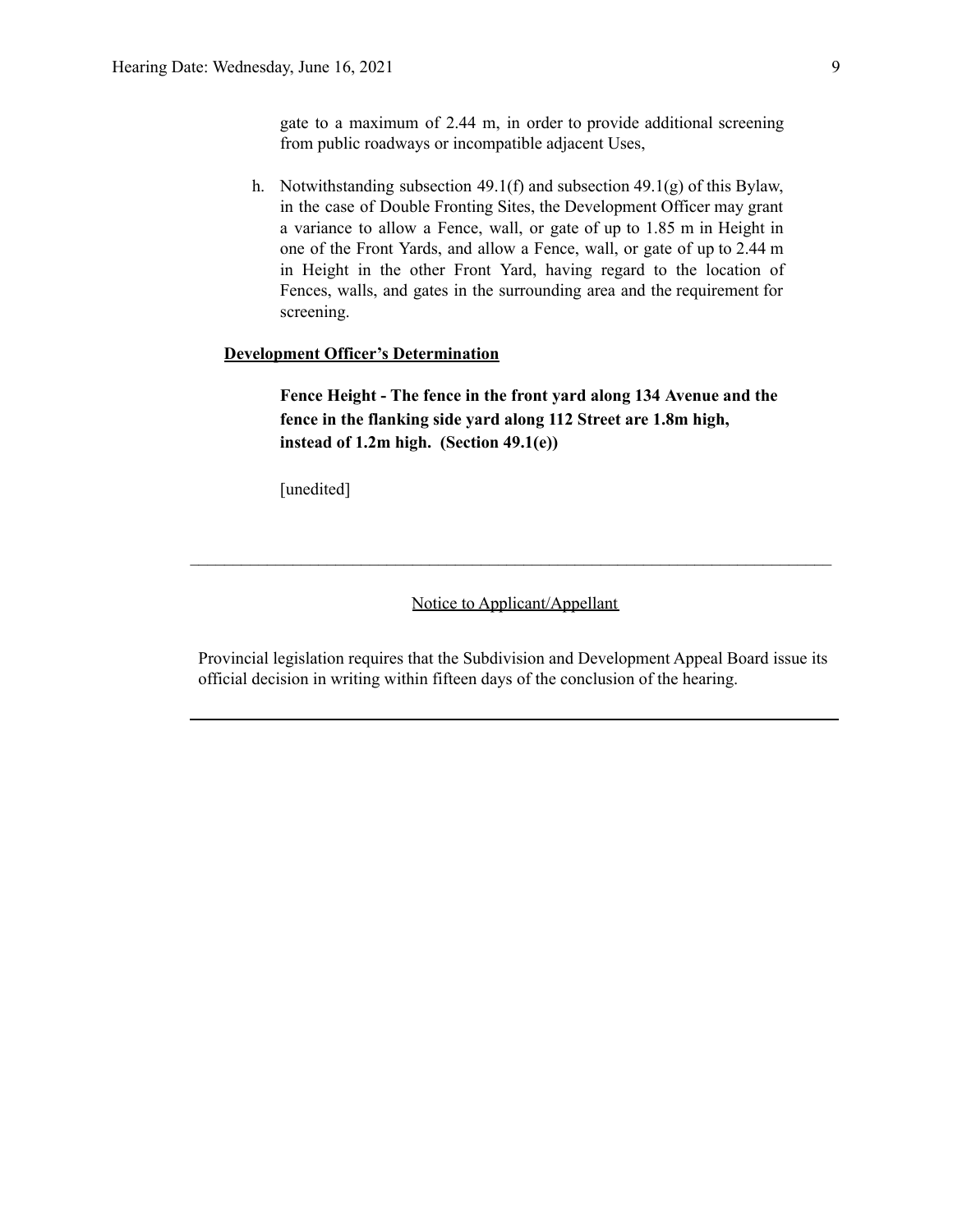| <b>Edmonton</b><br>This document is a Development Permit Decision for the development application described below.<br><b>Applicant</b>                                                                                                                                                                                                                                                                                                                                                                                                                                                                                                      |                                                     | <b>Application for</b>                      | <b>Overheight Fence Permit</b><br>13404 - 112 STREET NW<br>Plan 6280KS Blk 1 Lot 27 | Project Number: 385812385-002<br>Application Date:<br>Printed:<br>May 25, 2021 at 7:32 AM<br>Page:<br>Property Address(es) and Legal Description(s) | FEB 01, 2021<br>$1$ of $1$ |
|---------------------------------------------------------------------------------------------------------------------------------------------------------------------------------------------------------------------------------------------------------------------------------------------------------------------------------------------------------------------------------------------------------------------------------------------------------------------------------------------------------------------------------------------------------------------------------------------------------------------------------------------|-----------------------------------------------------|---------------------------------------------|-------------------------------------------------------------------------------------|-----------------------------------------------------------------------------------------------------------------------------------------------------|----------------------------|
| <b>Scope of Application</b><br><b>Permit Details</b>                                                                                                                                                                                                                                                                                                                                                                                                                                                                                                                                                                                        |                                                     |                                             |                                                                                     | To erect an fence $@1.8m$ in Height in the Front Yard along 134 Ave and in the Side Yard along 112 Street, existing without permits.                |                            |
| Class Of Permit:<br>Stat. Plan Overlay/Annex Area: Mature Neighbourhood<br>Overlay                                                                                                                                                                                                                                                                                                                                                                                                                                                                                                                                                          |                                                     |                                             | Site Area (1q. m.): 539.84                                                          |                                                                                                                                                     |                            |
| Refined<br>Issue Date: May 10, 2021 Development Authority: LAI, ECHO<br><b>Reason for Refusal</b><br>Fence Height - The fence in the front yard along 134 Avenue and the fence in the flanking side yard along 112 Street are 1.8m high,<br>instead of 1.2m high. (Section 49.1(e))<br><b>Rights of Appeal</b><br>The Applicant has the right of appeal to the Subdivision and Development Appeal Board (SDAB) within 21 days after the date on<br>which the decision is made as outlined in Chapter M-26,<br>Section 683 through 689 of the Municipal Government Act.<br><b>Building Permit Decision</b><br>No decision has yet been made. |                                                     |                                             |                                                                                     |                                                                                                                                                     |                            |
| Fees<br>Development Application Fee<br>Total GST Amount:<br><b>Totals for Permit:</b>                                                                                                                                                                                                                                                                                                                                                                                                                                                                                                                                                       | <b>Fee Amount</b><br>\$182.00<br>\$0.00<br>\$182.00 | <b>Amount Paid</b><br>\$182.00<br>\$1\$2.00 | Receipt #<br>06901457                                                               | <b>Date Paid</b><br>Feb 08, 2021                                                                                                                    |                            |
| <b>THIS IS NOT A PERMIT</b>                                                                                                                                                                                                                                                                                                                                                                                                                                                                                                                                                                                                                 |                                                     |                                             |                                                                                     |                                                                                                                                                     |                            |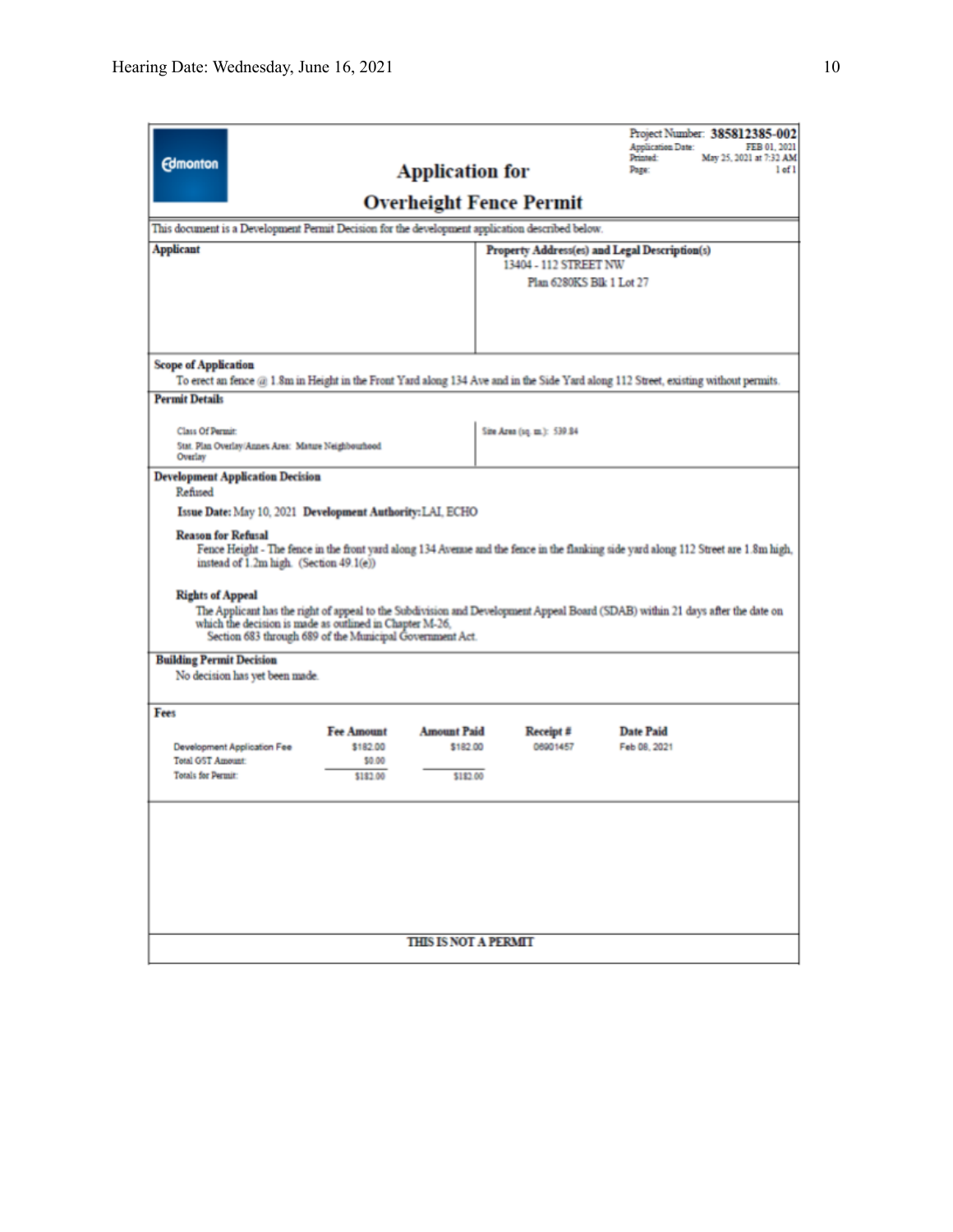

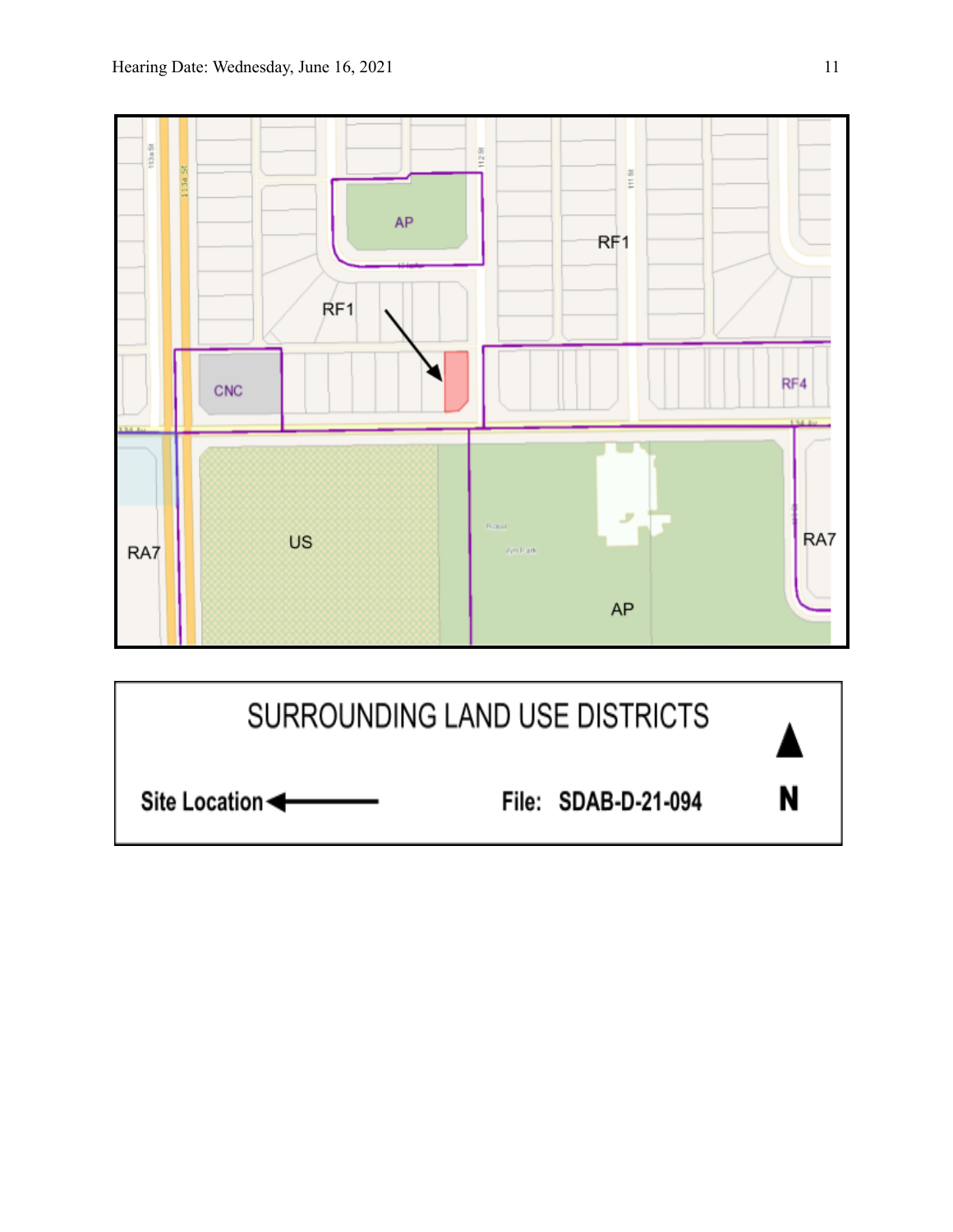### ITEM II: 10:30 A.M. FILE: SDAB-D-21-095

# AN APPEAL FROM THE DECISION OF THE DEVELOPMENT OFFICER APPELLANT: APPLICATION NO.: 389922397-002 APPLICATION TO: Construct an Accessory building (detached Garage, 16.81m x 7.80m) DECISION OF THE DEVELOPMENT AUTHORITY: Approved with conditions DECISION DATE: April 28, 2021 DATE OF APPEAL: May 24, 2021 NOTIFICATION PERIOD: May 4, 2021 through May 25, 2021 RESPONDENT: MUNICIPAL DESCRIPTION OF SUBJECT PROPERTY: 15701 - 84 Avenue NW LEGAL DESCRIPTION: Plan 5559KS Blk 3 Lot 16 ZONE: (RF1) Single Detached Residential Zone OVERLAY: Mature Neighbourhood Overlay

STATUTORY PLAN: N/A

### *Grounds for Appeal*

The Appellant provided the following reasons for appealing the decision of the Development Authority:

> We are writing today in response to a recent development permit, 389922397-002, with which we take issue. This permit grants our neighbor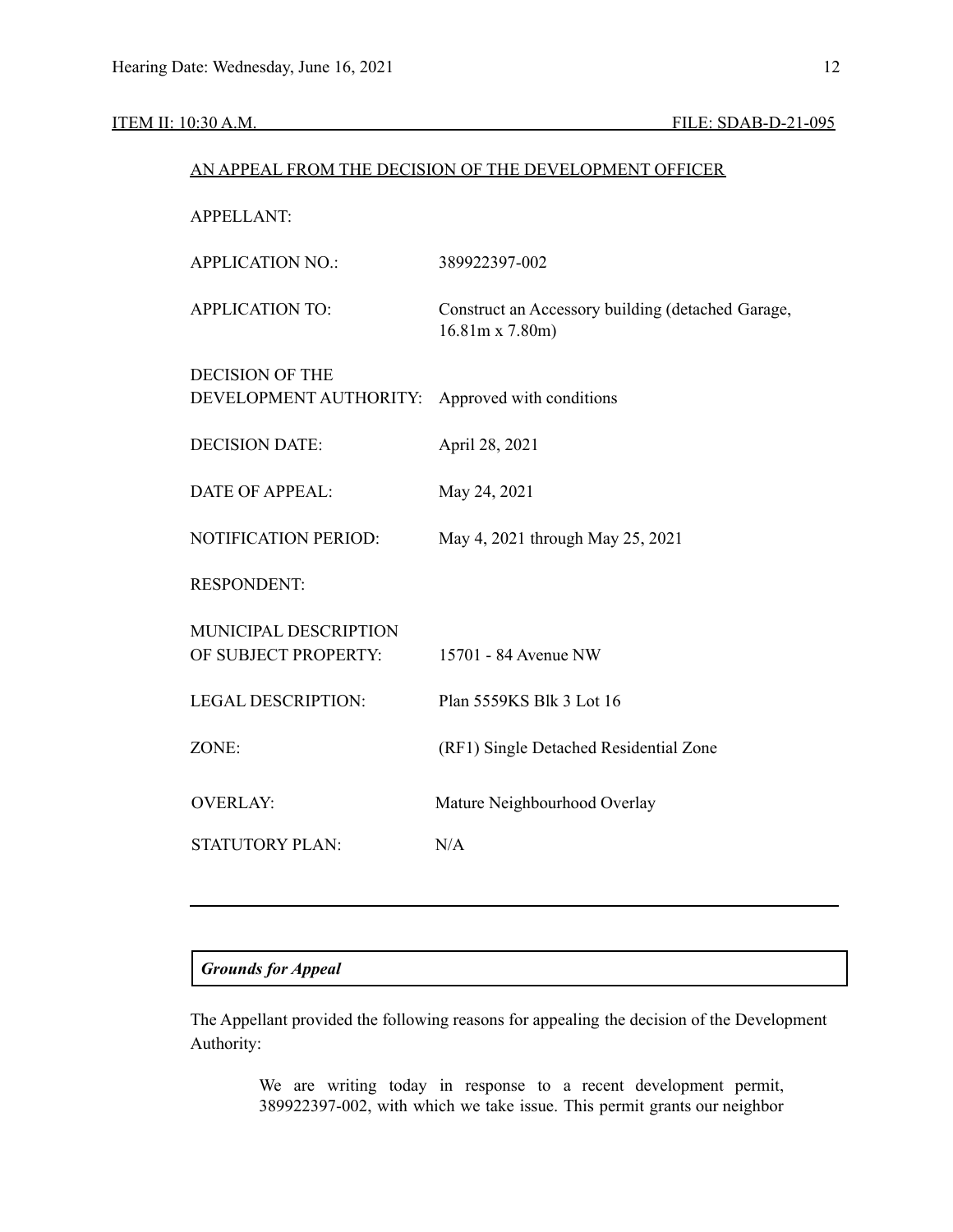The proposed structure has a height of 4.1 m to the midpoint and 5.0 m to the peak. The dimensions are 16.81m x 7.8m, for a total footprint of 131.1 m2. Although these dimensions fit within city regulations for secondary structure height and site coverage respectively, we ask you to consider the size relative to our home, which is a bungalow with a comparable height and dimensions of 12.31 m x 8.09 m, for a total footprint of 99.6 m. The proposed structure is significantly larger than our home. At its proposed location, this disproportionate relationship between this structure and our home will be significantly emphasized. We fear that the placement of this structure will create the illusion that our home is small. This will undoubtedly affect resale value. We also believe that the material impact to our use and enjoyment of our yard will be affected by the proposed location, which is much closer to our shared fence line.

For these reasons, we ask the Board to refuse the variant location of this structure. We submit that moving the proposed structure south so that it is closer to, if not fully contained within the allowed rear 12.8m of the site, would alleviate our concerns about the dwarfing effect this large garage will have on our home. Further, we believe locating the garage further south along the neighbours property line would be to the benefit of the entire community. We believe our home to be representative of homes in the neighbourhood, which are primarily bungalows with similar footprints. We believe the proposed garage would overwhelm most primary residences, and that it is in the best interest of the entire community to locate the proposed garage at a distance from most primary dwellings. As there is no property immediately to the south of our neighbor, we believe this location would minimize this large garage overwhelming any bungalow homes of comparable height in the area.

We sincerely appreciate your time and consideration in this matter. We reserve the right to produce additional information in support of the reasons provided here in accordance with paperwork deadlines set by the Board. Please also feel welcome to reach out with further questions in advance of the hearing.

### *General Matters*

### **Appeal Information:**

The *Municipal Government Act*, RSA 2000, c M-26 states the following: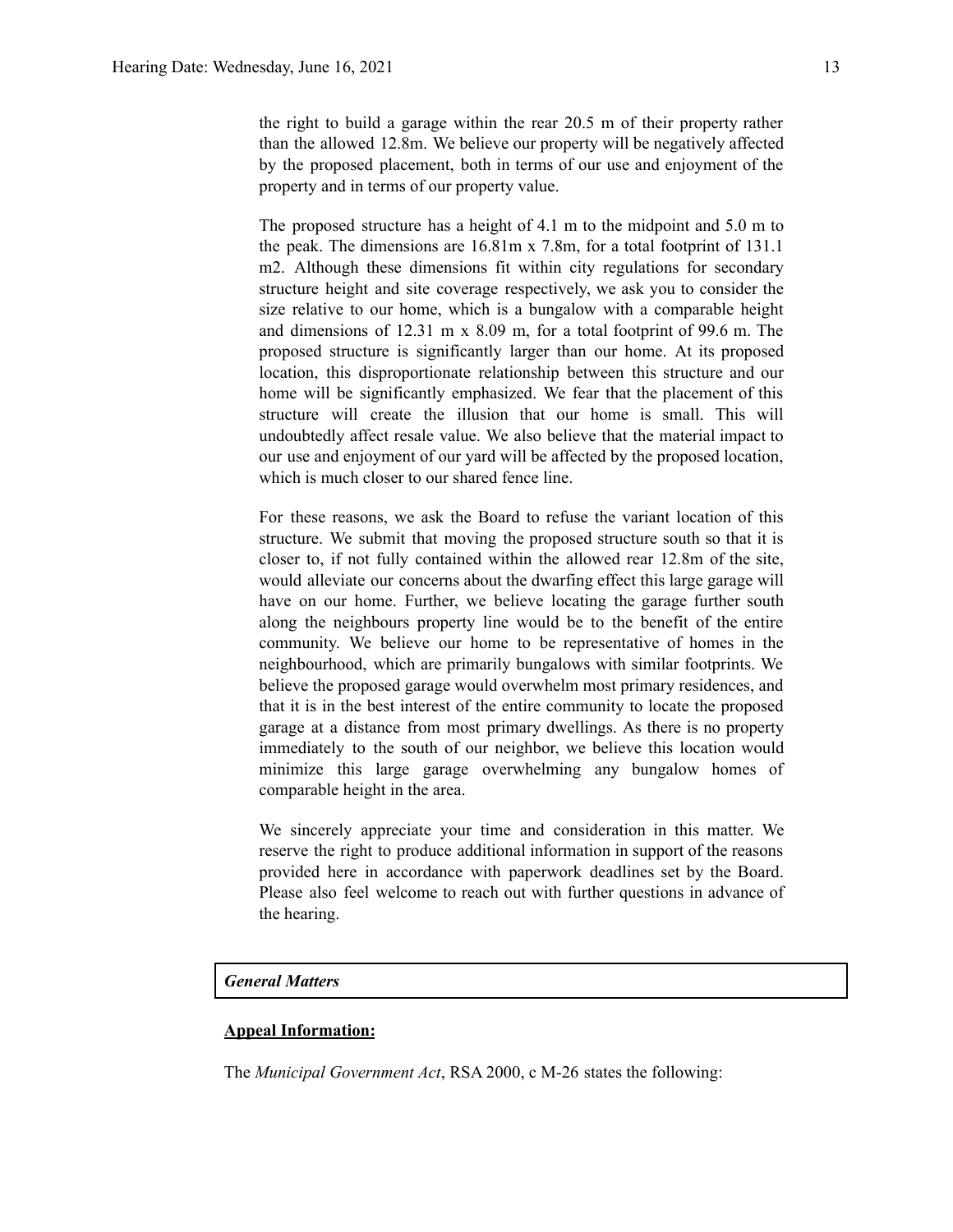### **Grounds for Appeal**

**685(1)** If a development authority

- (a) fails or refuses to issue a development permit to a person,
- (b) issues a development permit subject to conditions, or
- (c) issues an order under section 645,

the person applying for the permit or affected by the order under section 645 may appeal to the subdivision and development appeal board.

**(2)** In addition to an applicant under subsection (1), any person affected by an order, decision or development permit made or issued by a development authority may appeal to the subdivision and development appeal board.

### **Appeals**

**686(1)** A development appeal to a subdivision and development appeal board is commenced by filing a notice of the appeal, containing reasons, with the board,

- (a) in the case of an appeal made by a person referred to in section 685(1)
	- (i) with respect to an application for a development permit,
		- (A) within 21 days after the date on which the written decision is given under section 642, or
		- (B) if no decision is made with respect to the application within the 40-day period, or within any extension of that period under section 684, within 21 days after the date the period or extension expires,

or

- (ii) with respect to an order under section 645, within 21 days after the date on which the order is made, or
- (b) in the case of an appeal made by a person referred to in section 685(2), within 21 days after the date on which the notice of the issuance of the permit was given in accordance with the land use bylaw.

### **Hearing and Decision**

**687(3)** In determining an appeal, the subdivision and development appeal board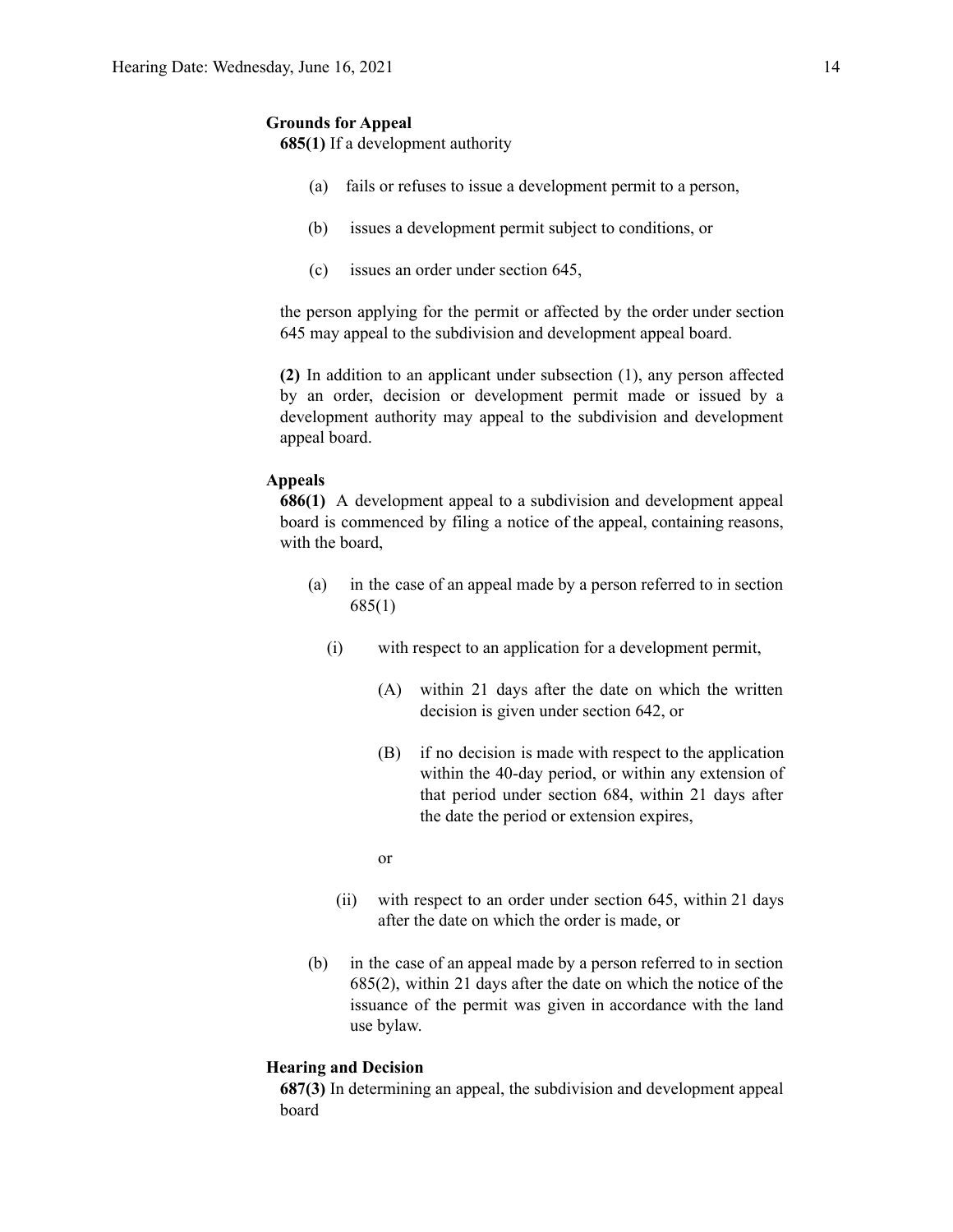- (a.1) must comply with the land use policies;
- (a.2) subject to section 638, must comply with any applicable statutory plans;
- (a.3) subject to clause (d), must comply with any land use bylaw in effect;
- (a.4) must comply with the applicable requirements of the regulations under the *Gaming, Liquor and Cannabis Act* respecting the location of premises described in a cannabis licence and distances between those premises and other premises;
	- …

…

- (c) may confirm, revoke or vary the order, decision or development permit or any condition attached to any of them or make or substitute an order, decision or permit of its own;
- (d) may make an order or decision or issue or confirm the issue of a development permit even though the proposed development does not comply with the land use bylaw if, in its opinion,
	- (i) the proposed development would not
		- (A) unduly interfere with the amenities of the neighbourhood, or
		- (B) materially interfere with or affect the use, enjoyment or value of neighbouring parcels of land,
	- and
	- (ii) the proposed development conforms with the use prescribed for that land or building in the land use bylaw.

### **General Provisions from the** *Edmonton Zoning Bylaw:*

Under section 110.2(7), **Single Detached Housing** is a **Permitted Use** in the **(RF1) Single Detached Residential Zone**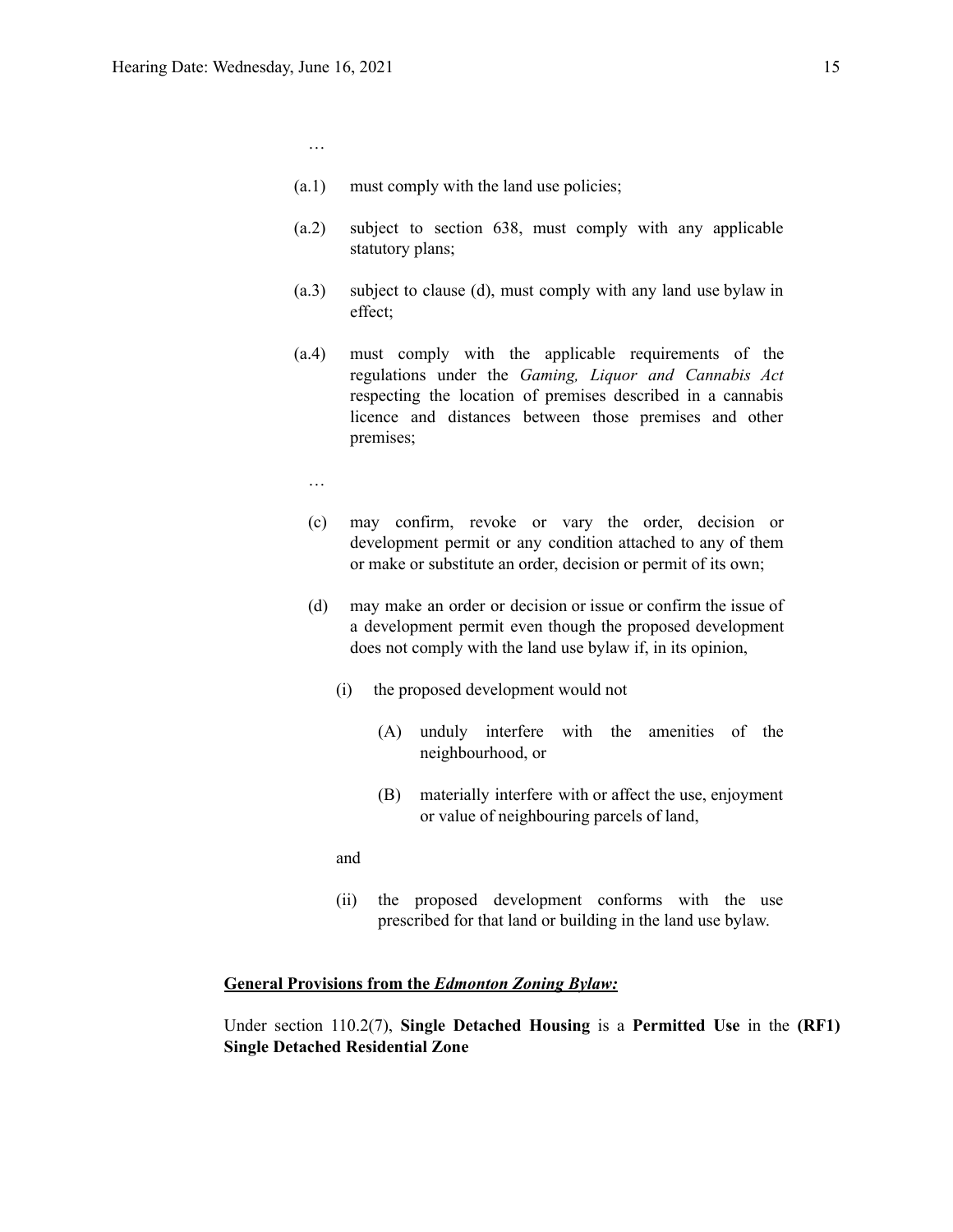Under section 6.1, **Accessory** means "when used to describe a Use or building, a Use or building naturally or normally incidental, subordinate, and devoted to the principal Use or building, and located on the same lot or Site."

Under section 6.1, **Garage** means "an Accessory building, or part of a principal building designed and used primarily for the storage of motor vehicles and includes a carport."

Section 110.1 states that the **General Purpose** of the **(RF1) Single Detached Residential Zone** is "to provide for Single Detached Housing while allowing other forms of small scale housing in the form of Secondary Suites, Garden Suites, Semi-detached Housing and Duplex Housing."

Section 814.1 states that the **General Purpose** of the **Mature Neighbourhood Overlay** is:

to regulate residential development in Edmonton's mature residential neighbourhoods, while responding to the context of surrounding development, maintaining the pedestrian-oriented design of the streetscape, and to provide an opportunity for consultation by gathering input from affected parties on the impact of a proposed variance to the Overlay regulations.

### *Mature Neighbourhood Overlay*

Section 814.3(21) states "A rear detached Garage or Garden Suite shall be fully contained within the rear 12.8 m of the Site."

### **Development Officer's Determination**

**Garage location - The rear detached garage is fully contained within the rear 20.5m of the site, instead of the rear 12.8m (Section 814.3.21)**

[unedited]

### *Community Consultation*

Section 814.5(1) states the following with respect to Proposed Variances:

When the Development Officer receives a Development Permit Application for a new principal building, or a new Garden Suite that does not comply with any regulation contained within this Overlay, or receives a Development Permit for alterations to an existing structure that require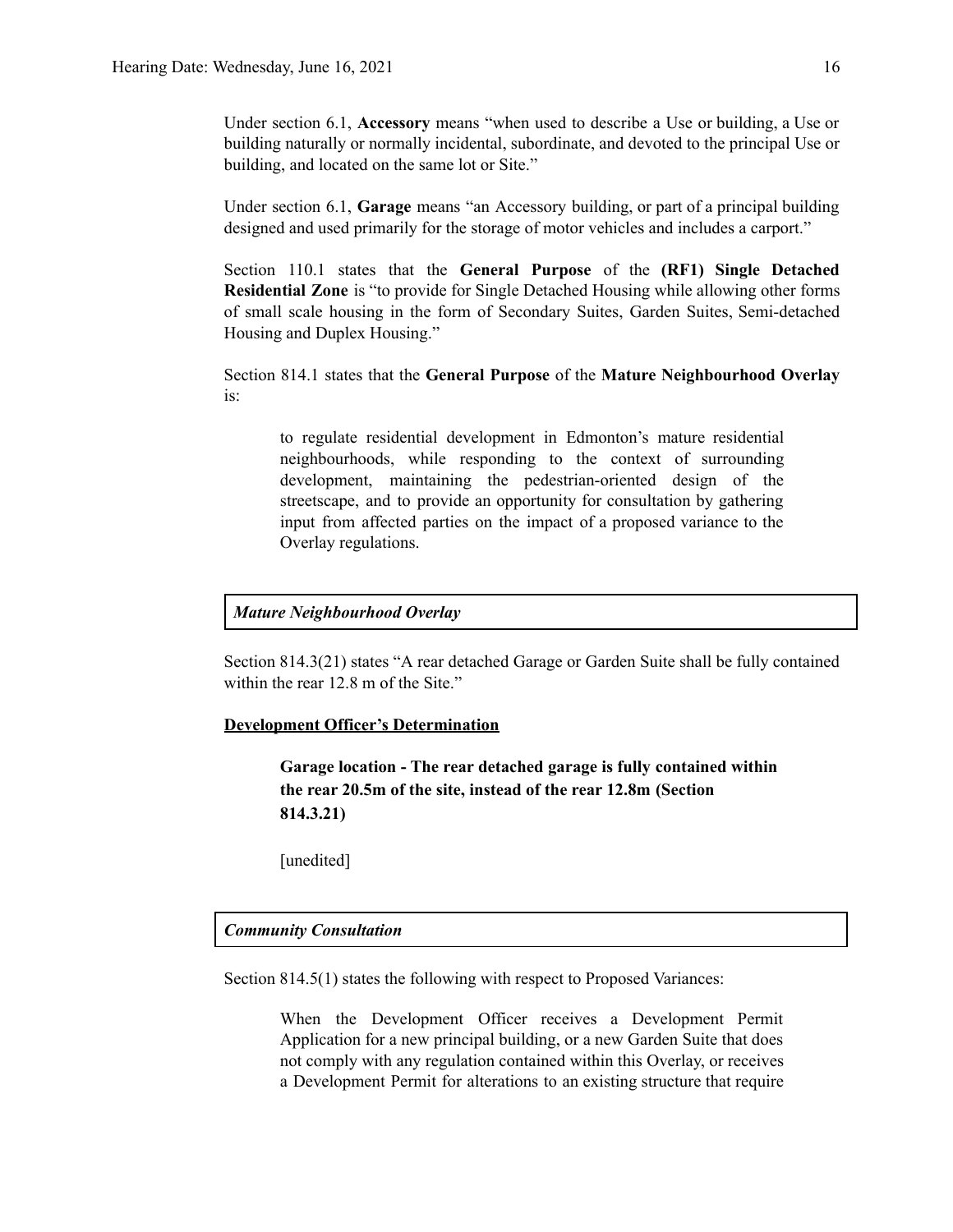a variance to Section 814.3(1), 814.3(3), 814.3(5) and 814.3(9) of this Overlay:

- a. the Development Officer shall send notice, to the recipient parties specified in Table 814.5(2), to outline any requested variances to the Overlay and solicit comments directly related to the proposed variance;
- b. the Development Officer shall not render a decision on the Development Permit application until 21 days after notice has been sent, unless the Development Officer receives feedback from the specified affected parties in accordance with Table 814.5(2); and
- c. the Development Officer shall consider any comments directly related to the proposed variance when determining whether to approve the Development Permit Application in accordance with Sections 11.3 and 11.4.

Section 814.5(2) states:

| Tier#  | <b>Recipient Parties</b>                                                                                                   | <b>Affected Parties</b>                                                                                                                   | <b>Regulation of</b><br>this Overlay<br>to be Varied |
|--------|----------------------------------------------------------------------------------------------------------------------------|-------------------------------------------------------------------------------------------------------------------------------------------|------------------------------------------------------|
| Tier 3 | the land Abutting the<br>Site of the proposed<br>development and<br>the<br>President of<br>each<br><b>Community League</b> | The municipal address The assessed owners of<br>and assessed owners of the land Abutting the Site<br>of<br>the<br>proposed<br>development | 814.3(21)                                            |

|  | <b>Previous Subdivision and Development Appeal Board Decision</b> |
|--|-------------------------------------------------------------------|
|--|-------------------------------------------------------------------|

| <b>Application Number</b> | <b>Description</b>                             | <b>Decision</b>                                                                                                                                       |
|---------------------------|------------------------------------------------|-------------------------------------------------------------------------------------------------------------------------------------------------------|
| SDAB-D-21-023             | To construct a Garden Suite<br>with a balcony. | February 17, 2021;<br>The<br>appeal is DENIED and the<br>decision of the Development<br>Authority is CONFIRMED.<br>The development<br><b>REFUSED.</b> |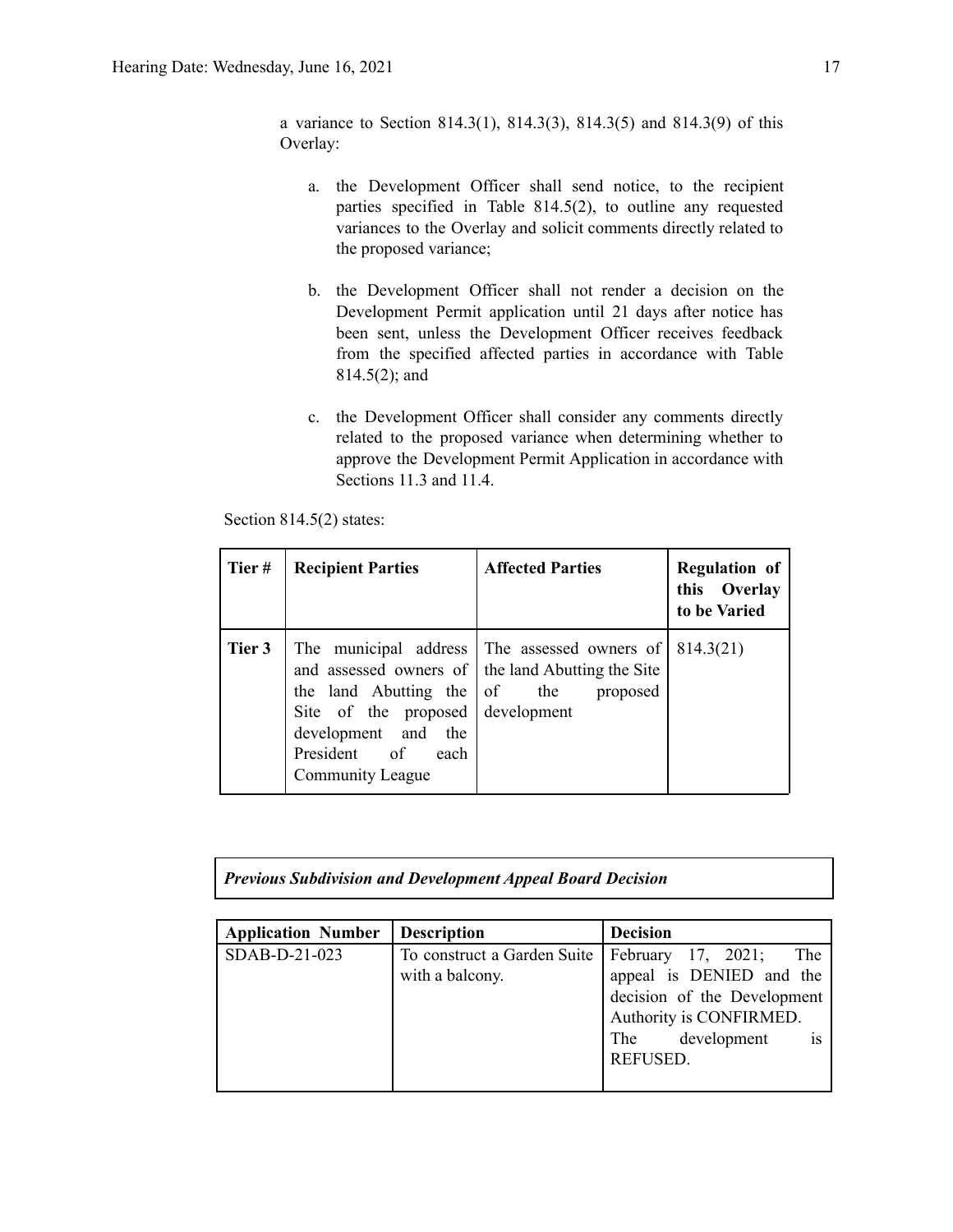# Notice to Applicant/Appellant

 $\mathcal{L}_\text{max} = \frac{1}{2} \sum_{i=1}^n \mathcal{L}_\text{max} = \frac{1}{2} \sum_{i=1}^n \mathcal{L}_\text{max} = \frac{1}{2} \sum_{i=1}^n \mathcal{L}_\text{max} = \frac{1}{2} \sum_{i=1}^n \mathcal{L}_\text{max} = \frac{1}{2} \sum_{i=1}^n \mathcal{L}_\text{max} = \frac{1}{2} \sum_{i=1}^n \mathcal{L}_\text{max} = \frac{1}{2} \sum_{i=1}^n \mathcal{L}_\text{max} = \frac{1}{2} \sum_{i=$ 

Provincial legislation requires that the Subdivision and Development Appeal Board issue its official decision in writing within fifteen days of the conclusion of the hearing.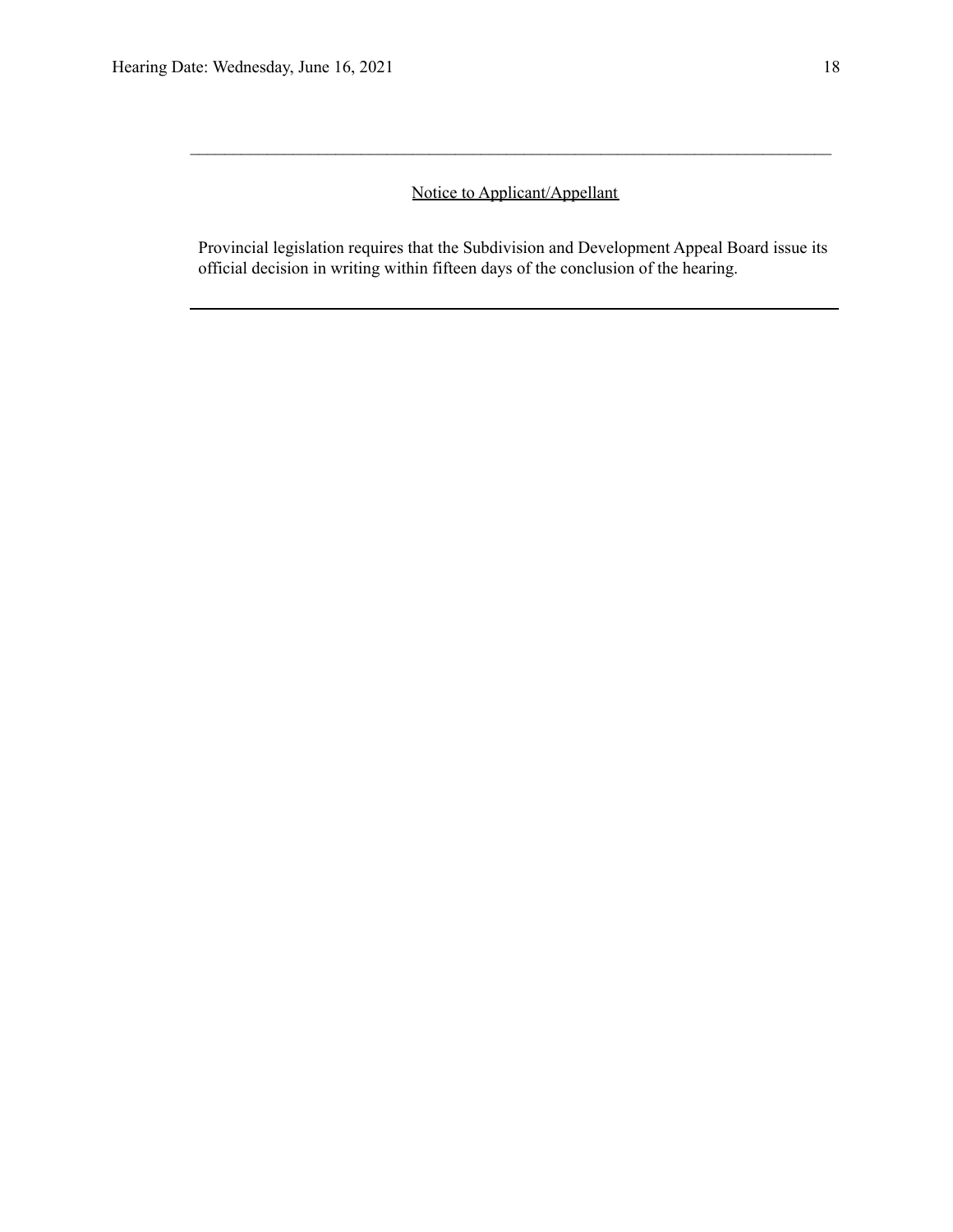| <b>Edmonton</b>                                                                                                                                                                                                                                                                                                                                                                                                                               | Project Number: 389922397-002<br>Application Date:<br>MAR 21, 2021<br>Printed:<br>May 25, 2021 at \$:01 AM<br>Page:<br>1 of 3 |  |  |  |
|-----------------------------------------------------------------------------------------------------------------------------------------------------------------------------------------------------------------------------------------------------------------------------------------------------------------------------------------------------------------------------------------------------------------------------------------------|-------------------------------------------------------------------------------------------------------------------------------|--|--|--|
|                                                                                                                                                                                                                                                                                                                                                                                                                                               | <b>Accessory Building Permit</b>                                                                                              |  |  |  |
| This document is a record of a Development and/or Building Permit application, and a record of the decision for the undertaking described<br>below, subject to the limitations and conditions of this permit, of the Edmonton Zoning Bylaw 12800 as amended and issued pursuant to the<br>Safety Codes Act RSA 2000, Safety Codes Act Permit Regulation, Alberta Building Code and City of Edmonton Bylaw 15894 Safety Codes<br>Permit Bylaw. |                                                                                                                               |  |  |  |
| <b>Applicant</b>                                                                                                                                                                                                                                                                                                                                                                                                                              | Property Address(es) and Legal Description(s)                                                                                 |  |  |  |
|                                                                                                                                                                                                                                                                                                                                                                                                                                               | 15701 - 84 AVENUE NW                                                                                                          |  |  |  |
|                                                                                                                                                                                                                                                                                                                                                                                                                                               | Plan 5559KS Blk 3 Lot 16                                                                                                      |  |  |  |
|                                                                                                                                                                                                                                                                                                                                                                                                                                               | Location(s) of Work<br>Suite:<br>15701 - 84 AVENUE NW                                                                         |  |  |  |
|                                                                                                                                                                                                                                                                                                                                                                                                                                               | Entryway: 15701 - 84 AVENUE NW                                                                                                |  |  |  |
|                                                                                                                                                                                                                                                                                                                                                                                                                                               | Building: 15701 - 84 AVENUE NW                                                                                                |  |  |  |
| <b>Scope of Permit</b>                                                                                                                                                                                                                                                                                                                                                                                                                        |                                                                                                                               |  |  |  |
| To construct an Accessory building (detached Garage, 16.81m x 7.80m).                                                                                                                                                                                                                                                                                                                                                                         |                                                                                                                               |  |  |  |
| <b>Permit Details</b>                                                                                                                                                                                                                                                                                                                                                                                                                         |                                                                                                                               |  |  |  |
|                                                                                                                                                                                                                                                                                                                                                                                                                                               |                                                                                                                               |  |  |  |
| Class Of Permit: Class B<br>Stat. Plan Overlay/Annes Area: Manue Neighbourhood                                                                                                                                                                                                                                                                                                                                                                | Site Area (sq. m.): 1145.14                                                                                                   |  |  |  |
| Overlay                                                                                                                                                                                                                                                                                                                                                                                                                                       |                                                                                                                               |  |  |  |
| <b>Development Permit Decision</b>                                                                                                                                                                                                                                                                                                                                                                                                            |                                                                                                                               |  |  |  |
| Approved                                                                                                                                                                                                                                                                                                                                                                                                                                      |                                                                                                                               |  |  |  |
| Issue Date: Apr 28, 2021 Development Authority: NICHOLAS, CAROLYN                                                                                                                                                                                                                                                                                                                                                                             |                                                                                                                               |  |  |  |
|                                                                                                                                                                                                                                                                                                                                                                                                                                               |                                                                                                                               |  |  |  |
|                                                                                                                                                                                                                                                                                                                                                                                                                                               |                                                                                                                               |  |  |  |
|                                                                                                                                                                                                                                                                                                                                                                                                                                               |                                                                                                                               |  |  |  |
|                                                                                                                                                                                                                                                                                                                                                                                                                                               |                                                                                                                               |  |  |  |
|                                                                                                                                                                                                                                                                                                                                                                                                                                               |                                                                                                                               |  |  |  |
|                                                                                                                                                                                                                                                                                                                                                                                                                                               |                                                                                                                               |  |  |  |
|                                                                                                                                                                                                                                                                                                                                                                                                                                               |                                                                                                                               |  |  |  |
|                                                                                                                                                                                                                                                                                                                                                                                                                                               |                                                                                                                               |  |  |  |
|                                                                                                                                                                                                                                                                                                                                                                                                                                               |                                                                                                                               |  |  |  |
|                                                                                                                                                                                                                                                                                                                                                                                                                                               |                                                                                                                               |  |  |  |
|                                                                                                                                                                                                                                                                                                                                                                                                                                               |                                                                                                                               |  |  |  |
|                                                                                                                                                                                                                                                                                                                                                                                                                                               |                                                                                                                               |  |  |  |
|                                                                                                                                                                                                                                                                                                                                                                                                                                               |                                                                                                                               |  |  |  |
|                                                                                                                                                                                                                                                                                                                                                                                                                                               |                                                                                                                               |  |  |  |
|                                                                                                                                                                                                                                                                                                                                                                                                                                               |                                                                                                                               |  |  |  |
|                                                                                                                                                                                                                                                                                                                                                                                                                                               |                                                                                                                               |  |  |  |
|                                                                                                                                                                                                                                                                                                                                                                                                                                               |                                                                                                                               |  |  |  |
|                                                                                                                                                                                                                                                                                                                                                                                                                                               |                                                                                                                               |  |  |  |
|                                                                                                                                                                                                                                                                                                                                                                                                                                               |                                                                                                                               |  |  |  |
|                                                                                                                                                                                                                                                                                                                                                                                                                                               |                                                                                                                               |  |  |  |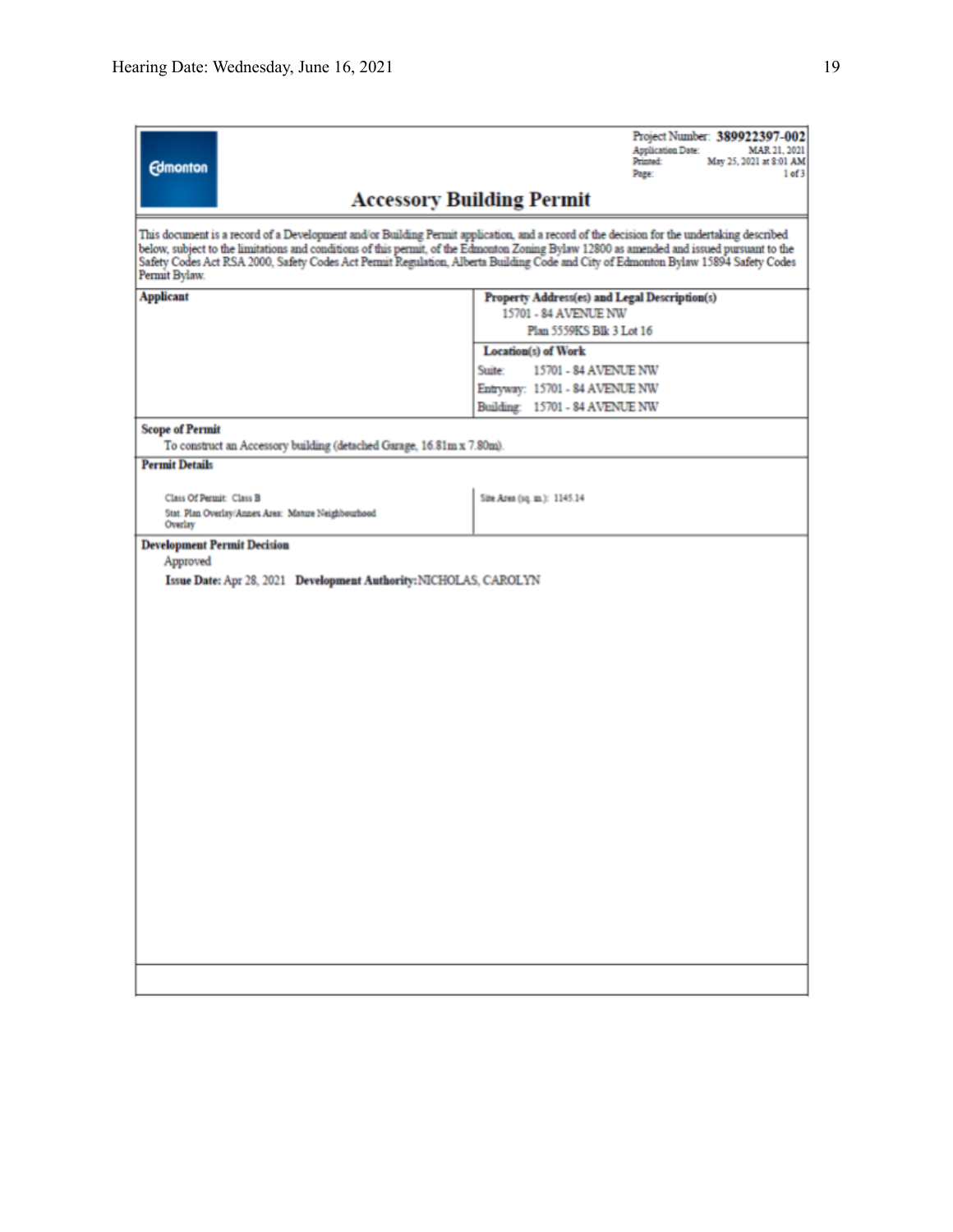| <b>Edmonton</b>                           |                                                                                                                                                                                                                                                                                                                                                                                                                               | <b>Accessory Building Permit</b>                                                                                                                                                                                                                                | <b>Application Date:</b><br>Printed:<br>Page: | Project Number: 389922397-002<br>MAR 21, 2021<br>May 25, 2021 at 8:01 AM<br>2 <sub>of</sub> 3 |  |
|-------------------------------------------|-------------------------------------------------------------------------------------------------------------------------------------------------------------------------------------------------------------------------------------------------------------------------------------------------------------------------------------------------------------------------------------------------------------------------------|-----------------------------------------------------------------------------------------------------------------------------------------------------------------------------------------------------------------------------------------------------------------|-----------------------------------------------|-----------------------------------------------------------------------------------------------|--|
|                                           | <b>Subject to the Following Conditions</b>                                                                                                                                                                                                                                                                                                                                                                                    | This Development Permit is NOT valid until the Notification Period expires in accordance to Section 21 (Section 17.1).                                                                                                                                          |                                               |                                                                                               |  |
|                                           |                                                                                                                                                                                                                                                                                                                                                                                                                               | This Development Permit authorizes the development of an Accessory building (detached Garage, 16.81m x 7.80m).                                                                                                                                                  |                                               |                                                                                               |  |
|                                           |                                                                                                                                                                                                                                                                                                                                                                                                                               | The development shall be constructed in accordance with the stamped and approved drawings.                                                                                                                                                                      |                                               |                                                                                               |  |
|                                           |                                                                                                                                                                                                                                                                                                                                                                                                                               | An Accessory building or structure shall not exceed 4.3m in Height (Section 50.3.3 and 52.1).                                                                                                                                                                   |                                               |                                                                                               |  |
|                                           | property abuts road right of way (Section 44.1.c.ii).                                                                                                                                                                                                                                                                                                                                                                         | Eaves may project 0.6m for Setbacks or Separation Spaces of 1.2m or greater and 0.15m for Setbacks or Separation Spaces less<br>than 0.9m, except that the distance between eave projections and a property line may never be less than 0.45m, except where the |                                               |                                                                                               |  |
| Section 54.                               |                                                                                                                                                                                                                                                                                                                                                                                                                               | The off-street parking (including aisles or driveways) shall be hardsurfaced, curbed, drained and maintained in accordance to                                                                                                                                   |                                               |                                                                                               |  |
|                                           |                                                                                                                                                                                                                                                                                                                                                                                                                               | The driveway access must maintain a minimum clearance of 1.5m from all surface utilities.                                                                                                                                                                       |                                               |                                                                                               |  |
|                                           | shall require a new Development Permit application.                                                                                                                                                                                                                                                                                                                                                                           | The proposed Garage development shall NOT be used as an additional Dwelling. An additional Dwelling such as a Garden Suite                                                                                                                                      |                                               |                                                                                               |  |
|                                           | Dwelling means a self contained unit comprised of one or more rooms accommodating sitting, sleeping, sanitary facilities, and a<br>principal kitchen for food preparation, cooking, and serving. A Dwelling is suitable for permanent residence for a single Household<br>(Section 6.1).                                                                                                                                      |                                                                                                                                                                                                                                                                 |                                               |                                                                                               |  |
|                                           | ADVISEMENTS:                                                                                                                                                                                                                                                                                                                                                                                                                  |                                                                                                                                                                                                                                                                 |                                               |                                                                                               |  |
|                                           | An approved Development Permit means that the proposed development has been reviewed against the provisions of this bylaw. It<br>does not remove obligations to conform with other legislation, bylaws or land title instruments including, but not limited to, the<br>Municipal Government Act, the Safety Codes Act or any caveats, restrictive covenants or easements that might be attached to the<br>Site (Section 5.2). |                                                                                                                                                                                                                                                                 |                                               |                                                                                               |  |
|                                           | Any proposed change from the original approved drawings is subject to a revision/re-examination fee. The fee will be determined<br>by the reviewing officer based on the scope of the request and in accordance with current fee schedules. A review fee may be<br>collected for each change request.                                                                                                                         |                                                                                                                                                                                                                                                                 |                                               |                                                                                               |  |
|                                           | Unless otherwise stated, all above references to section numbers refer to the authority under the Edmonton Zoning Bylaw 12800.                                                                                                                                                                                                                                                                                                |                                                                                                                                                                                                                                                                 |                                               |                                                                                               |  |
|                                           | A Building Permit is required for any construction or change in use of a building. Please contact the 311 Call Centre for further<br>information                                                                                                                                                                                                                                                                              |                                                                                                                                                                                                                                                                 |                                               |                                                                                               |  |
| <b>Variances</b><br>814.3.21)             |                                                                                                                                                                                                                                                                                                                                                                                                                               | Garage location - The rear detached garage is fully contained within the rear 20.5m of the site, instead of the rear 12.8m (Section                                                                                                                             |                                               |                                                                                               |  |
| <b>Rights of Appeal</b>                   | M-26, Section 683 through 689 of the Municipal Government Act.                                                                                                                                                                                                                                                                                                                                                                | This approval is subject to the right of appeal to the Subdivision and Development Appeal Board (SDAB) as outlined in Chapter                                                                                                                                   |                                               |                                                                                               |  |
|                                           | Notice Period Begins: May 04, 2021                                                                                                                                                                                                                                                                                                                                                                                            | <b>Ends:</b> May 25, 2021                                                                                                                                                                                                                                       |                                               |                                                                                               |  |
| <b>Building Permit Decision</b><br>Issued | <b>Issue Date:</b> May 19, 2021 Permit Issuer:                                                                                                                                                                                                                                                                                                                                                                                | ACHESON, MICHAEL                                                                                                                                                                                                                                                |                                               |                                                                                               |  |
|                                           |                                                                                                                                                                                                                                                                                                                                                                                                                               |                                                                                                                                                                                                                                                                 |                                               |                                                                                               |  |
|                                           |                                                                                                                                                                                                                                                                                                                                                                                                                               |                                                                                                                                                                                                                                                                 |                                               |                                                                                               |  |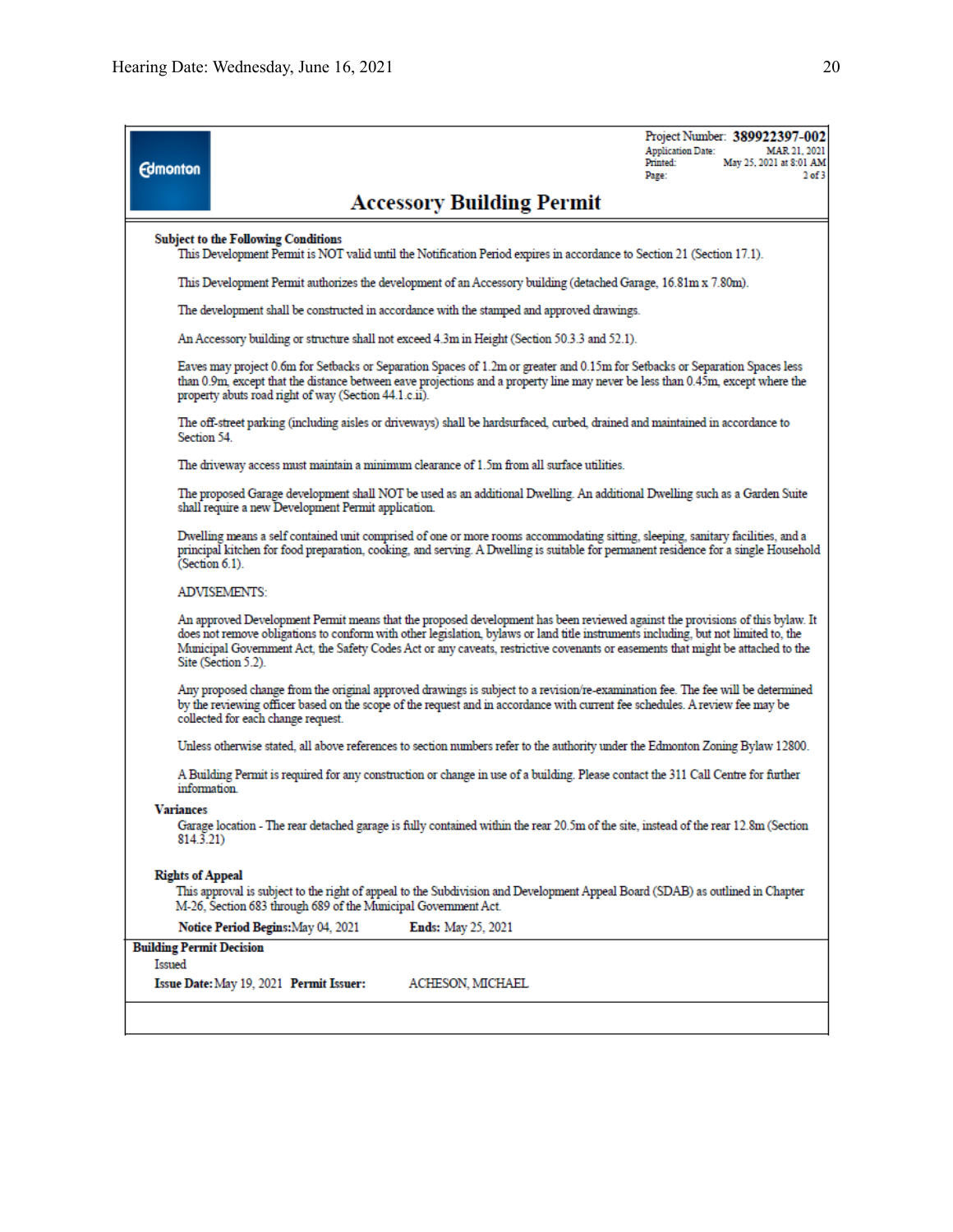| <b>Edmonton</b>                                                                                                                                                                                                                                                                                                                                                                                                                                                                                                                                                                                                                                                                                                                                                                                                                                                                                                                                                                                                                                                                                                                                                                                                                                                                                                                                                                                                                                                                                                                                                                                                                                                                                                                                                                                                                                                                                                                                                                                                                                                                                                                                                                                                                                                                                                                                                                                          |                                       |                    |                    |                                                                                     | Project Number: 389922397-002<br><b>Application Date:</b><br>MAR 21, 2021<br>Printed:<br>May 25, 2021 at 8:01 AM<br>3 of 3<br>Page: |
|----------------------------------------------------------------------------------------------------------------------------------------------------------------------------------------------------------------------------------------------------------------------------------------------------------------------------------------------------------------------------------------------------------------------------------------------------------------------------------------------------------------------------------------------------------------------------------------------------------------------------------------------------------------------------------------------------------------------------------------------------------------------------------------------------------------------------------------------------------------------------------------------------------------------------------------------------------------------------------------------------------------------------------------------------------------------------------------------------------------------------------------------------------------------------------------------------------------------------------------------------------------------------------------------------------------------------------------------------------------------------------------------------------------------------------------------------------------------------------------------------------------------------------------------------------------------------------------------------------------------------------------------------------------------------------------------------------------------------------------------------------------------------------------------------------------------------------------------------------------------------------------------------------------------------------------------------------------------------------------------------------------------------------------------------------------------------------------------------------------------------------------------------------------------------------------------------------------------------------------------------------------------------------------------------------------------------------------------------------------------------------------------------------|---------------------------------------|--------------------|--------------------|-------------------------------------------------------------------------------------|-------------------------------------------------------------------------------------------------------------------------------------|
|                                                                                                                                                                                                                                                                                                                                                                                                                                                                                                                                                                                                                                                                                                                                                                                                                                                                                                                                                                                                                                                                                                                                                                                                                                                                                                                                                                                                                                                                                                                                                                                                                                                                                                                                                                                                                                                                                                                                                                                                                                                                                                                                                                                                                                                                                                                                                                                                          |                                       |                    |                    |                                                                                     |                                                                                                                                     |
| <b>Accessory Building Permit</b><br><b>Conditions of Issuance</b><br>-Permit issued subject to all notations on the stamped plans.<br>-An accessory building shall not be constructed over a natural gas service line. For more information or relocation, call ATCO<br>Utilities at 780-424-5222.<br>No eaves or projections are allowed within 0.45 m (18") of a property line.<br>-Non vented soffits are required on any soffit within 1.2m of a property line as outlined in Part 9.10.15.5 10 in the 2019 NBC (AE)<br>-At least one egress door is required (ABC2019 NBC (AE):B:9.9.6.4. and 9.9.8.2.).<br>-Foundations supporting exterior walls shall be at least 150mm (6") above the finished ground level.<br>-Window openings are not permitted in a wall with a limiting distance of less than 1.2m (3.94").<br>-The stamped drawings for which the building permit is issued must be available on the site for use of Safety Codes Officers<br>(building inspectors) at ALL inspection stages. Printed plans MUST BE LEGIBLE.<br>ADVISEMENTS:<br>-The stamped drawings for which the building permit is issued must be available on the site for use of Safety Codes<br>Officers (inspectors) at ALL inspection stages. Printed plans MUST BE LEGIBLE.<br>-Visit edmonton.ca/safetycodeinspections for inspection information.<br>-Deviation from approved drawings/site plans may be made only with written approval of the permit issuing office.<br>Request permit revisions by contacting the permit issuer identified on this permit.<br>-Contact Alberta One Call www.albertaonecall.com 1-800-242-3447 to request utility locate service.<br>-A building permit expires if work on the project to which it applies is not started within 90 days from the date of issue<br>of the permit or if abandoned for 120 days. If expired, a new permit must be obtained and fees paid before work is<br>commenced or restarted.<br>-Work must comply with the requirements of National Building Code-Alberta Edition (NBC(AE)), the Safety Codes<br>Act and related regulations.<br>-The owner is responsible for the repair of any damage to public property or works located on public property that may<br>occur as a result of undertaking work regulated by NBC(AE). All sidewalks, streets or other public property that have<br>been damaged shall be restored to a safe condition. |                                       |                    |                    |                                                                                     |                                                                                                                                     |
| Fees                                                                                                                                                                                                                                                                                                                                                                                                                                                                                                                                                                                                                                                                                                                                                                                                                                                                                                                                                                                                                                                                                                                                                                                                                                                                                                                                                                                                                                                                                                                                                                                                                                                                                                                                                                                                                                                                                                                                                                                                                                                                                                                                                                                                                                                                                                                                                                                                     |                                       |                    |                    | the work was in compliance with the requirements of NBC(AE) and any permits issued. |                                                                                                                                     |
|                                                                                                                                                                                                                                                                                                                                                                                                                                                                                                                                                                                                                                                                                                                                                                                                                                                                                                                                                                                                                                                                                                                                                                                                                                                                                                                                                                                                                                                                                                                                                                                                                                                                                                                                                                                                                                                                                                                                                                                                                                                                                                                                                                                                                                                                                                                                                                                                          |                                       | <b>Fee Amount</b>  | <b>Amount Paid</b> | Receipt#                                                                            | <b>Date Paid</b>                                                                                                                    |
| Safety Codes Fee                                                                                                                                                                                                                                                                                                                                                                                                                                                                                                                                                                                                                                                                                                                                                                                                                                                                                                                                                                                                                                                                                                                                                                                                                                                                                                                                                                                                                                                                                                                                                                                                                                                                                                                                                                                                                                                                                                                                                                                                                                                                                                                                                                                                                                                                                                                                                                                         |                                       | \$4.50             | S4.50              | 0754460937010010                                                                    | Mar 21, 2021                                                                                                                        |
|                                                                                                                                                                                                                                                                                                                                                                                                                                                                                                                                                                                                                                                                                                                                                                                                                                                                                                                                                                                                                                                                                                                                                                                                                                                                                                                                                                                                                                                                                                                                                                                                                                                                                                                                                                                                                                                                                                                                                                                                                                                                                                                                                                                                                                                                                                                                                                                                          | <b>Development Application Fee</b>    | \$120.00           | \$120.00           | 0754460937010010                                                                    | Mar 21, 2021                                                                                                                        |
| Building)                                                                                                                                                                                                                                                                                                                                                                                                                                                                                                                                                                                                                                                                                                                                                                                                                                                                                                                                                                                                                                                                                                                                                                                                                                                                                                                                                                                                                                                                                                                                                                                                                                                                                                                                                                                                                                                                                                                                                                                                                                                                                                                                                                                                                                                                                                                                                                                                | <b>Building Permit Fee (Accessory</b> | \$112.00           |                    | \$112.00 0754460937010010                                                           | Mar 21, 2021                                                                                                                        |
| <b>Total GST Amount:</b><br><b>Totals for Permit:</b>                                                                                                                                                                                                                                                                                                                                                                                                                                                                                                                                                                                                                                                                                                                                                                                                                                                                                                                                                                                                                                                                                                                                                                                                                                                                                                                                                                                                                                                                                                                                                                                                                                                                                                                                                                                                                                                                                                                                                                                                                                                                                                                                                                                                                                                                                                                                                    |                                       | \$0.00<br>\$236.50 | \$236.50           |                                                                                     |                                                                                                                                     |
|                                                                                                                                                                                                                                                                                                                                                                                                                                                                                                                                                                                                                                                                                                                                                                                                                                                                                                                                                                                                                                                                                                                                                                                                                                                                                                                                                                                                                                                                                                                                                                                                                                                                                                                                                                                                                                                                                                                                                                                                                                                                                                                                                                                                                                                                                                                                                                                                          |                                       |                    |                    |                                                                                     |                                                                                                                                     |
|                                                                                                                                                                                                                                                                                                                                                                                                                                                                                                                                                                                                                                                                                                                                                                                                                                                                                                                                                                                                                                                                                                                                                                                                                                                                                                                                                                                                                                                                                                                                                                                                                                                                                                                                                                                                                                                                                                                                                                                                                                                                                                                                                                                                                                                                                                                                                                                                          |                                       |                    |                    |                                                                                     |                                                                                                                                     |